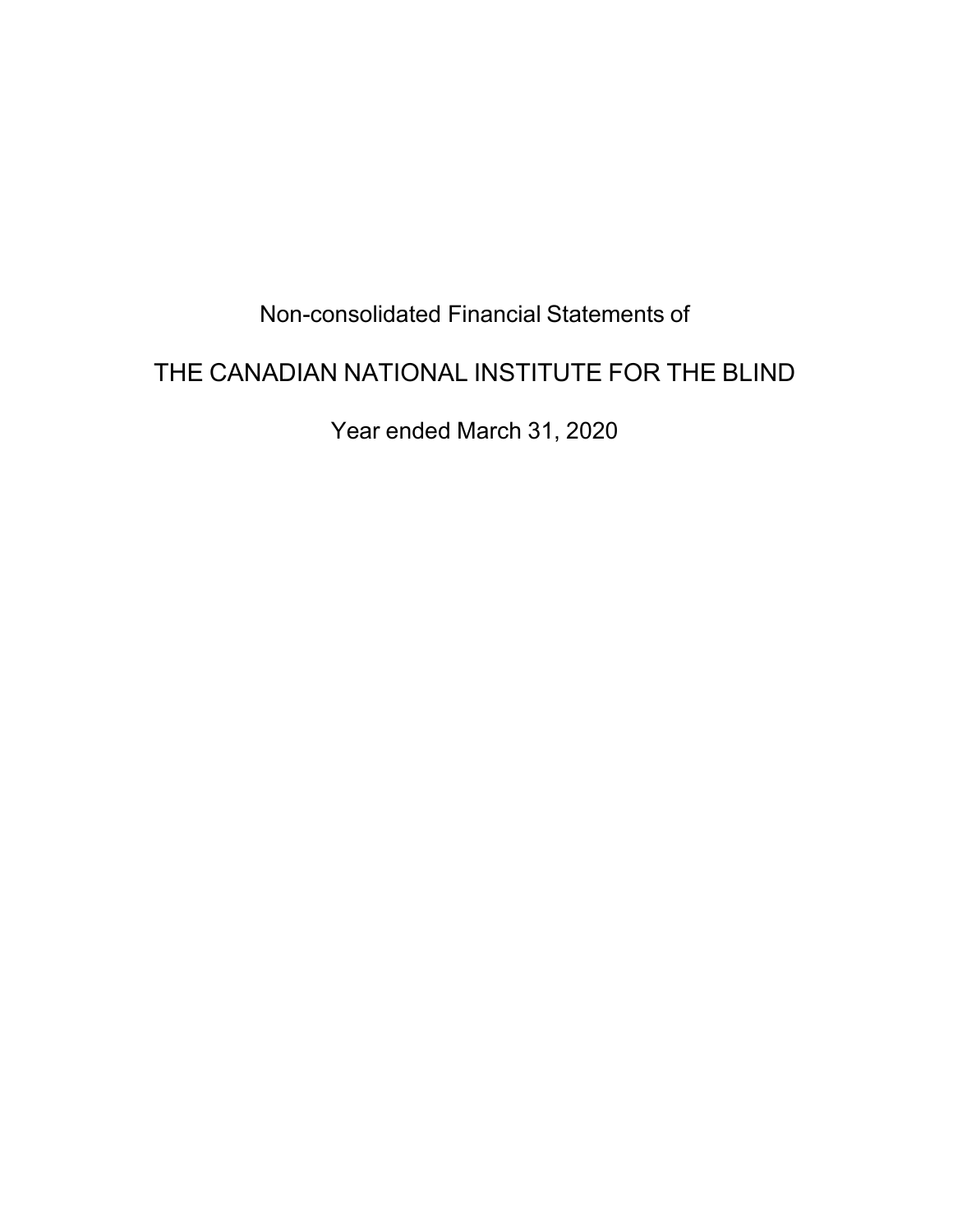# **Deloitte.**

Deloitte LLP 400 Applewood Crescent Suite 500 Vaughan ON L4K 0C3 Canada

Tel: 416-601-6150 Fax: 416-601-6151 [www.deloitte.ca](http://www.deloitte.ca) 

# **Independent Auditor's Report**

To the National Board of Directors and Members of The Canadian National Institute for the Blind

# **Opinion**

We have audited the non-consolidated financial statements of The Canadian National Institute for the Blind ("CNIB"), which comprise the nonconsolidated statement of financial position as at March 31, 2020, and the non-consolidated statements of operations and changes in fund balances and cash flows for the year then ended, and notes to the non-consolidated financial statements, including a summary of significant accounting policies (collectively referred to as the "non-consolidated financial statements").

In our opinion, the accompanying non-consolidated financial statements present fairly, in all material respects, the financial position of CNIB as at March 31, 2020, and the results of its operations and its cash flows for the year then ended in accordance with Canadian accounting standards for not-for-profit organizations.

# **Basis for Opinion**

We conducted our audit in accordance with Canadian generally accepted auditing standards ("Canadian GAAS"). Our responsibilities under those standards are further described in the *Auditor's Responsibilities for the Audit of the Non-Consolidated Financial Statements* section of our report. We are independent of CNIB in accordance with the ethical requirements that are relevant to our audit of the non-consolidated financial statements in Canada, and we have fulfilled our other ethical responsibilities in accordance with these requirements. We believe that the audit evidence we have obtained is sufficient and appropriate to provide a basis for our audit opinion.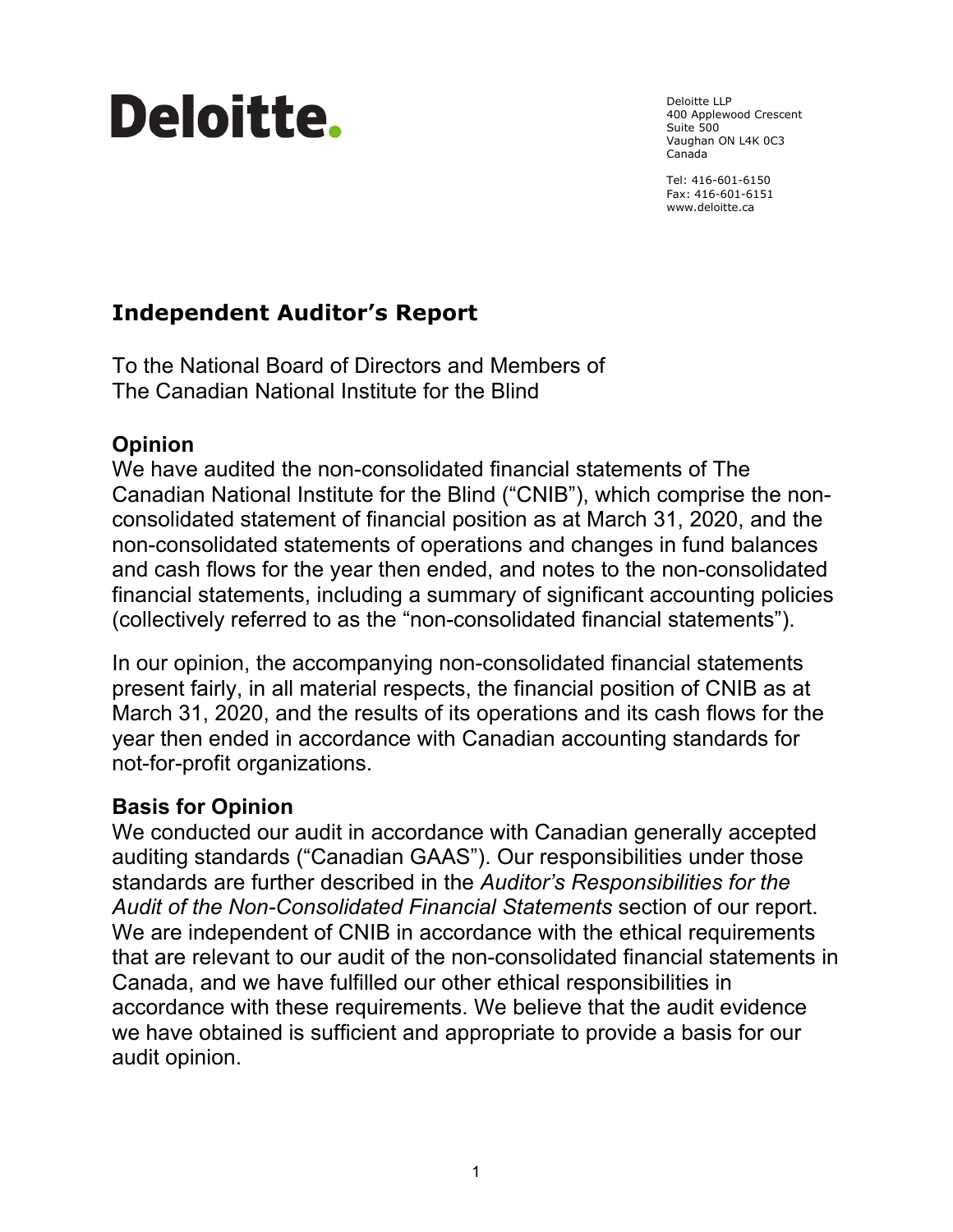## **Responsibilities of Management and Those Charged with Governance for the Non-Consolidated Financial Statements**

Management is responsible for the preparation and fair presentation of the non-consolidated financial statements in accordance with Canadian accounting standards for not-for-profit organizations, and for such internal control as management determines is necessary to enable the preparation of non-consolidated financial statements that are free from material misstatement, whether due to fraud or error.

In preparing the non-consolidated financial statements, management is responsible for assessing CNIB's ability to continue as a going concern, disclosing, as applicable, matters related to going concern and using the going concern basis of accounting unless management either intends to liquidate CNIB or to cease operations, or has no realistic alternative but to do so.

Those charged with governance are responsible for overseeing CNIB's financial reporting process.

## **Auditor's Responsibilities for the Audit of the Non-Consolidated Financial Statements**

Our objectives are to obtain reasonable assurance about whether the nonconsolidated financial statements as a whole are free from material misstatement, whether due to fraud or error, and to issue an auditor's report that includes our opinion. Reasonable assurance is a high level of assurance, but is not a guarantee that an audit conducted in accordance with Canadian GAAS will always detect a material misstatement when it exists. Misstatements can arise from fraud or error and are considered material if, individually or in the aggregate, they could reasonably be expected to influence the economic decisions of users taken on the basis of these non-consolidated financial statements.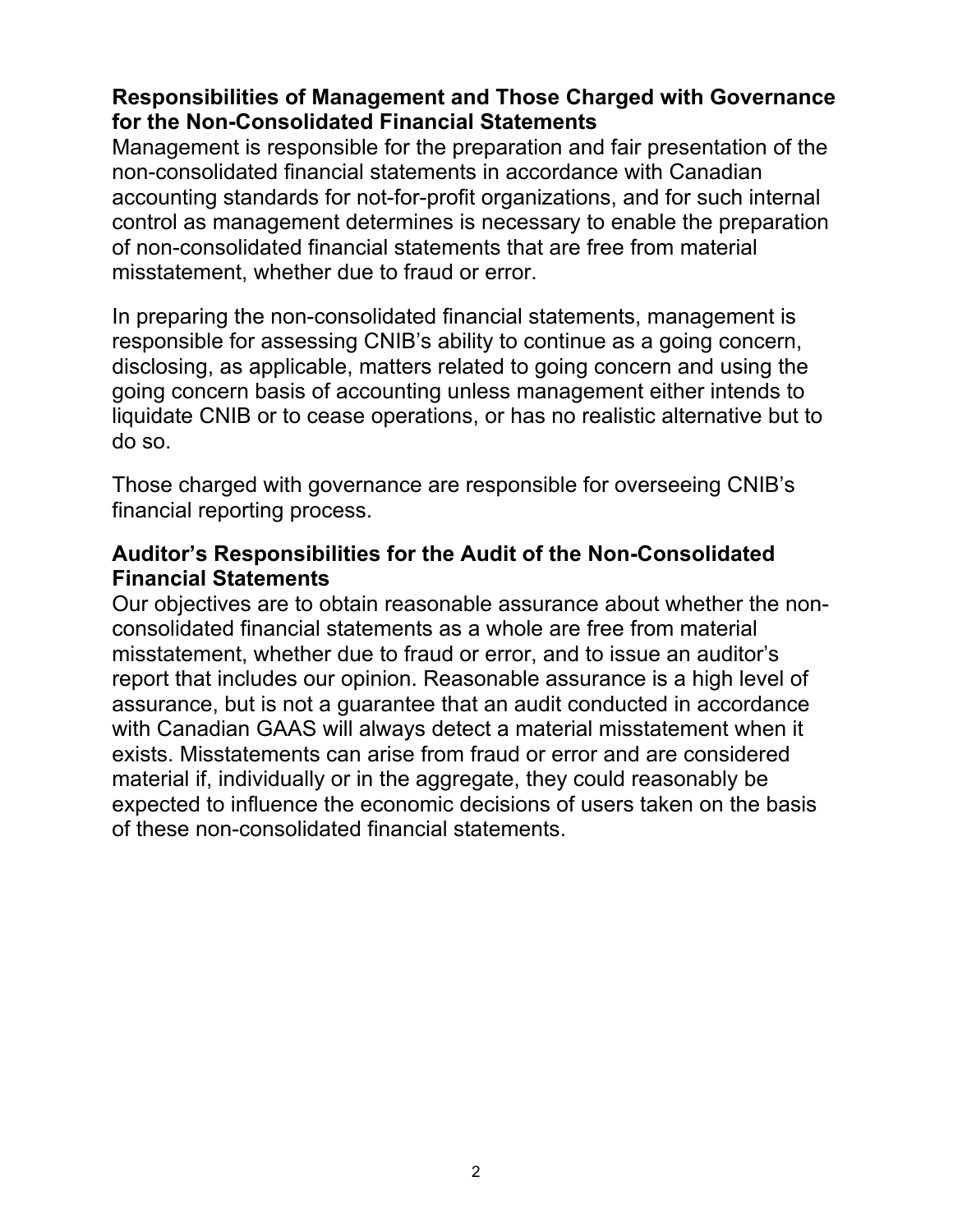As part of an audit in accordance with Canadian GAAS, we exercise professional judgment and maintain professional skepticism throughout the audit. We also:

- Identify and assess the risks of material misstatement of the nonconsolidated financial statements, whether due to fraud or error, design and perform audit procedures responsive to those risks, and obtain audit evidence that is sufficient and appropriate to provide a basis for our opinion. The risk of not detecting a material misstatement resulting from fraud is higher than for one resulting from error, as fraud may involve collusion, forgery, intentional omissions, misrepresentations, or the override of internal control.
- Obtain an understanding of internal control relevant to the audit in order to design audit procedures that are appropriate in the circumstances, but not for the purpose of expressing an opinion on the effectiveness of CNIB's internal control.
- Evaluate the appropriateness of accounting policies used and the reasonableness of accounting estimates and related disclosures made by management.
- Conclude on the appropriateness of management's use of the going concern basis of accounting and, based on the audit evidence obtained, whether a material uncertainty exists related to events or conditions that may cast significant doubt on CNIB's ability to continue as a going concern. If we conclude that a material uncertainty exists, we are required to draw attention in our auditor's report to the related disclosures in the non-consolidated financial statements or, if such disclosures are inadequate, to modify our opinion. Our conclusions are based on the audit evidence obtained up to the date of our auditor's report. However, future events or conditions may cause CNIB to cease to continue as a going concern.
- Evaluate the overall presentation, structure and content of the nonconsolidated financial statements, including the disclosures, and whether the financial statements represent the underlying transactions and events in a manner that achieves fair presentation.
- Obtain sufficient appropriate audit evidence regarding the financial information of the entities or business activities of CNIB to express an opinion on the non-consolidated financial statements. We are responsible for the direction, supervision and performance of the group audit. We remain solely responsible for our audit opinion.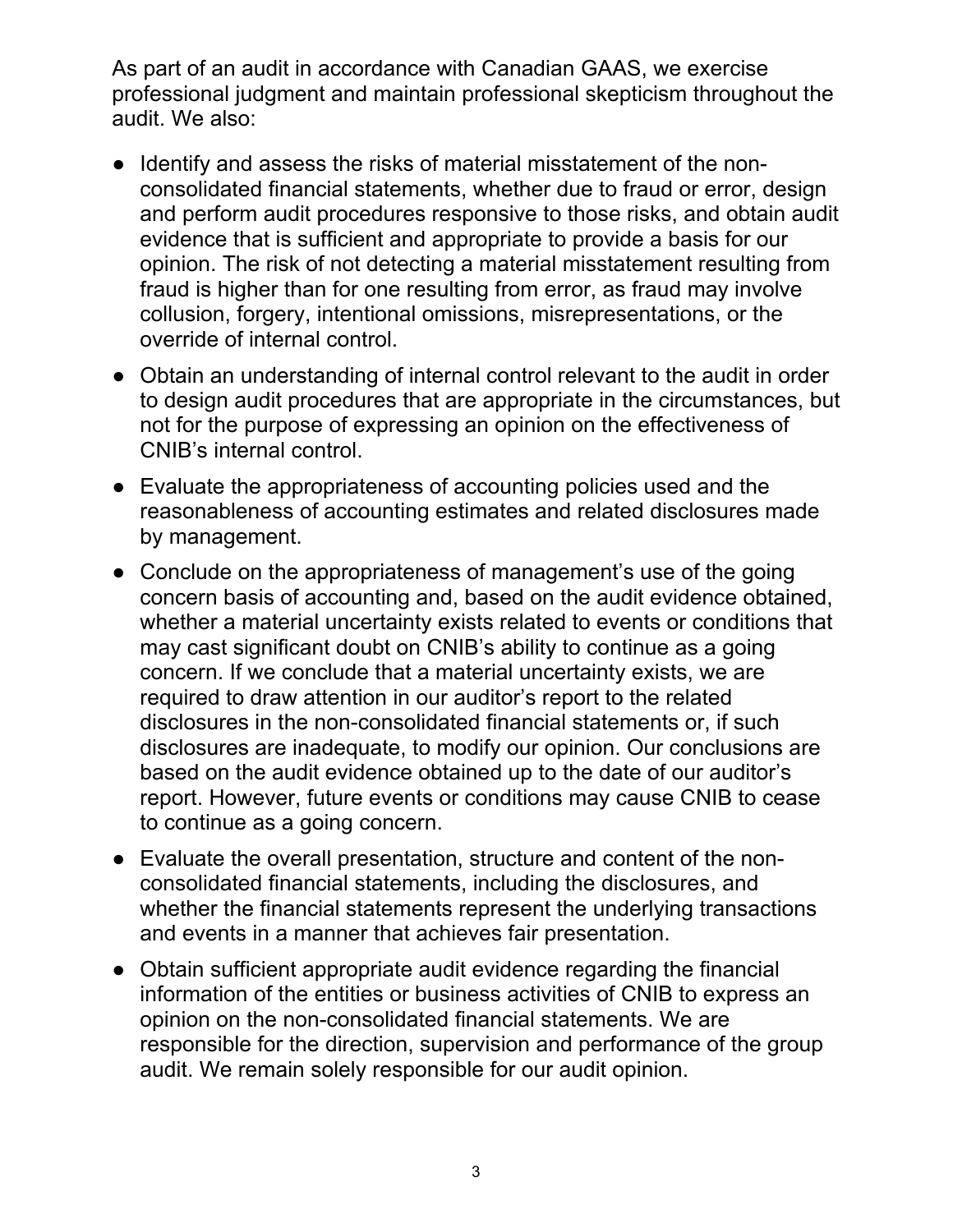We communicate with those charged with governance regarding, among other matters, the planned scope and timing of the audit and significant audit findings, including any significant deficiencies in internal control that we identify during our audit.

Deloitte LLP

Chartered Professional Accountants Licensed Public Accountants July 22, 2020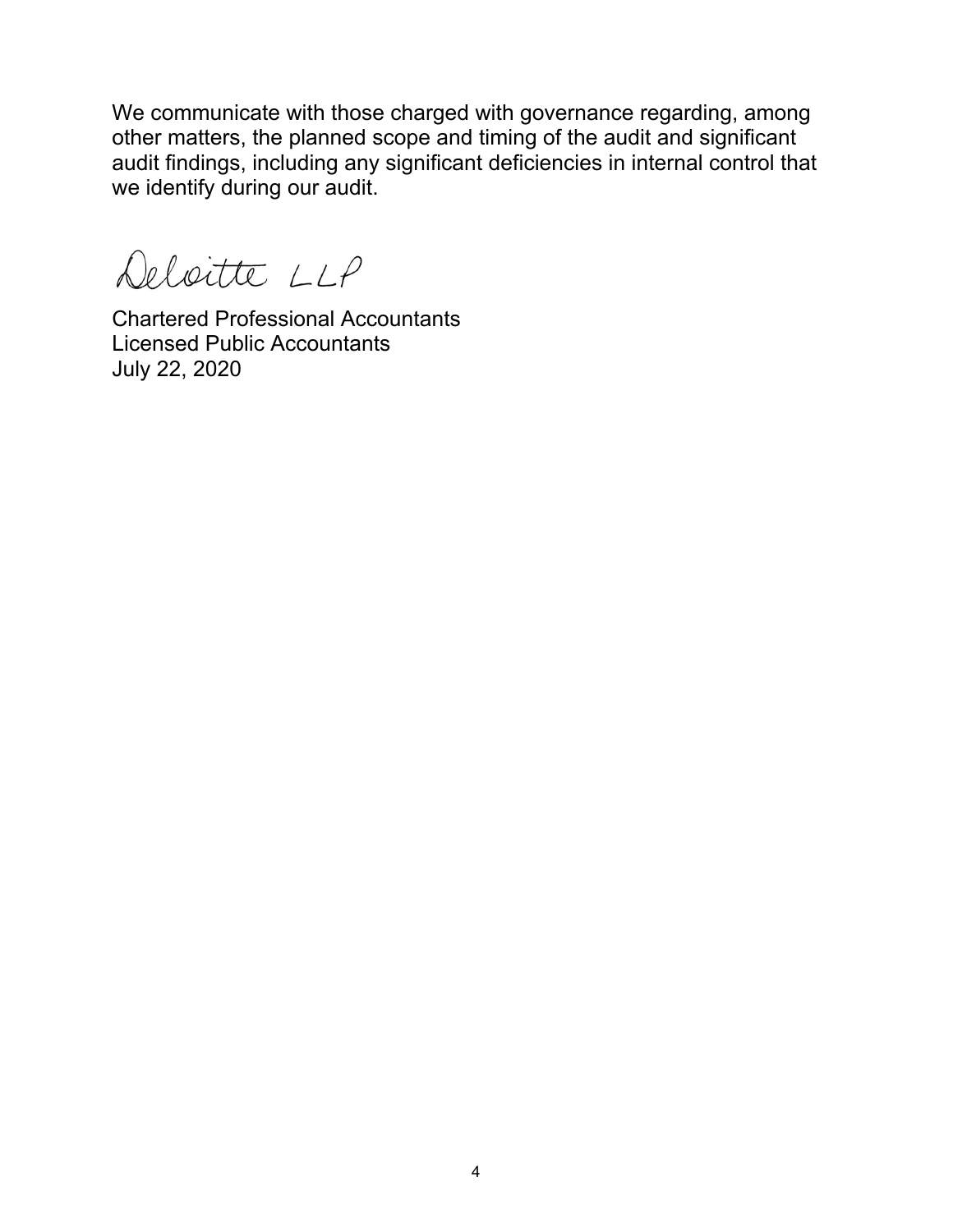Non-consolidated Statement of Financial Position (In thousands of dollars)

March 31, 2020 with comparative information for 2019

|                                          | 2020         | 2019      |
|------------------------------------------|--------------|-----------|
| <b>Assets</b>                            |              |           |
| Current assets:                          |              |           |
| Cash                                     | \$<br>1,230  | \$<br>790 |
| Accounts receivable and prepaid expenses | 5,041        | 5,021     |
| Inventories and supplies                 | 1,325        | 1,356     |
|                                          | 7,596        | 7,167     |
| Accrued pension asset (note 2)           | 1,868        | 12,067    |
| Investments - general (note 3)           | 34,773       | 51,717    |
| Investments - endowments (note 3)        | 10,863       | 11,458    |
| Capital assets (note 4)                  | 27,489       | 25,507    |
|                                          | \$<br>82,589 | \$107,916 |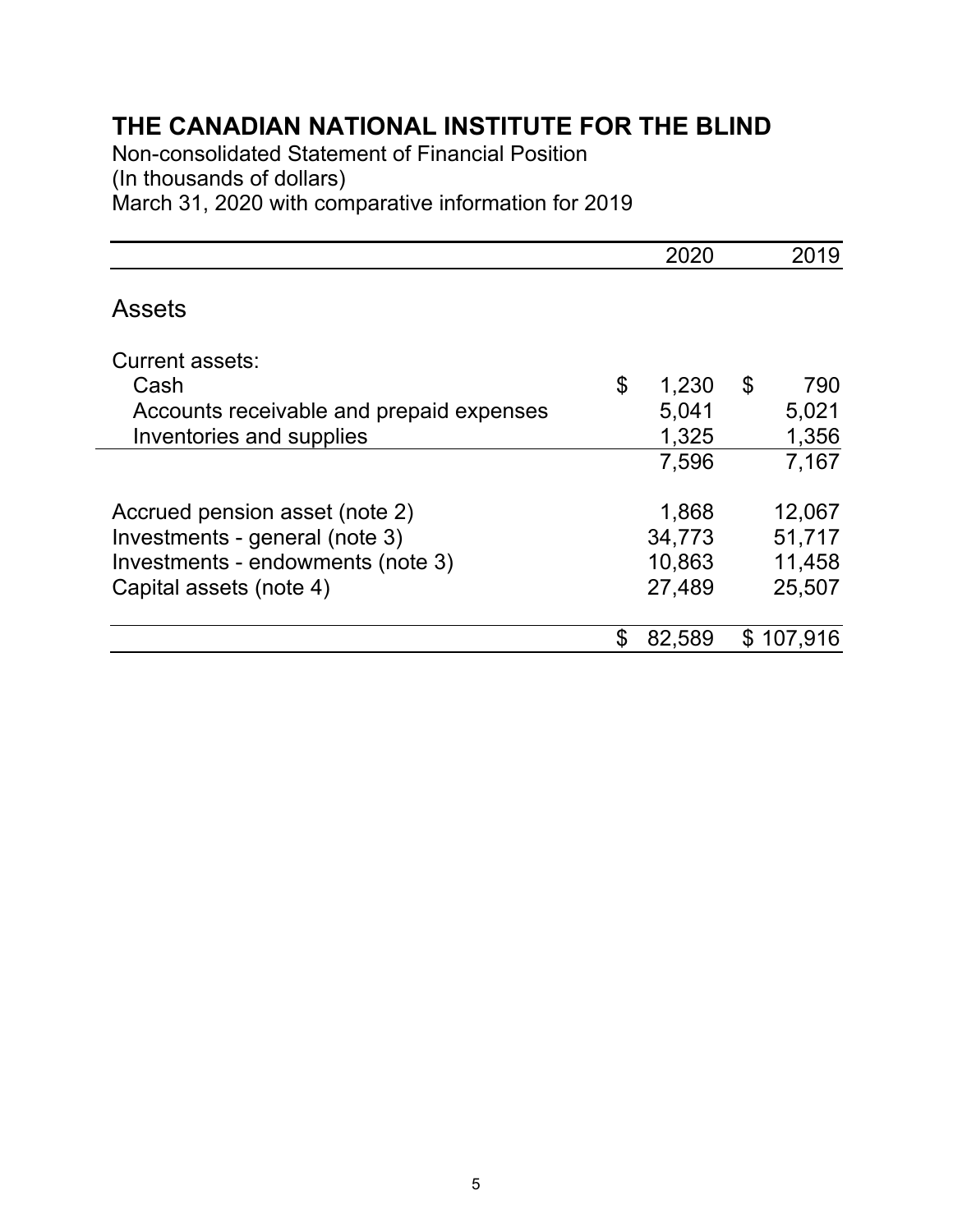Non-consolidated Statement of Financial Position (continued) (In thousands of dollars)

March 31, 2020 with comparative information for 2019

|                                                   | 2020         |             | 2019      |
|---------------------------------------------------|--------------|-------------|-----------|
| <b>Liabilities and Fund Balances</b>              |              |             |           |
| <b>Current liabilities:</b>                       |              |             |           |
| Bank indebtedness (note 5)                        | \$<br>2,643  | \$          | 1,991     |
| Deferred gain on sale of capital assets – current |              |             |           |
| portion (note 6)                                  | 1,086        |             | 1,086     |
| Accounts payable and accrued liabilities          | 6,314        |             | 5,583     |
| Due to related organizations (note 18)            | 531          |             | 886       |
|                                                   | 10,574       |             | 9,546     |
| Deferred gain on sale of capital assets (note 6)  | 6,541        |             | 7,626     |
| Deferred contributions:                           |              |             |           |
| Expenses of future periods (note 7)               | 6,047        |             | 8,559     |
| Capital assets (note 8)                           | 8,741        |             | 8,664     |
|                                                   | 21,329       |             | 24,849    |
|                                                   | \$<br>31,903 | $\mathbb S$ | 34,395    |
| Fund balances:                                    |              |             |           |
| Endowments (note 9)                               | 10,707       |             | 10,617    |
| Invested in capital assets (note 10)              | 18,424       |             | 16,345    |
| Internally restricted fund (note 11)              | 40,471       |             | 44,850    |
| Unrestricted operating fund                       | (18, 916)    |             | 1,709     |
|                                                   | 50,686       |             | 73,521    |
| Commitments and contingencies (note 13)           |              |             |           |
|                                                   | \$<br>82,589 |             | \$107,916 |

See accompanying notes to the non-consolidated financial statements.

On behalf of the Board of Directors:

Chair, Board of Directors **Chair, Audit Committee** 

 $\overline{\mathcal{A}}$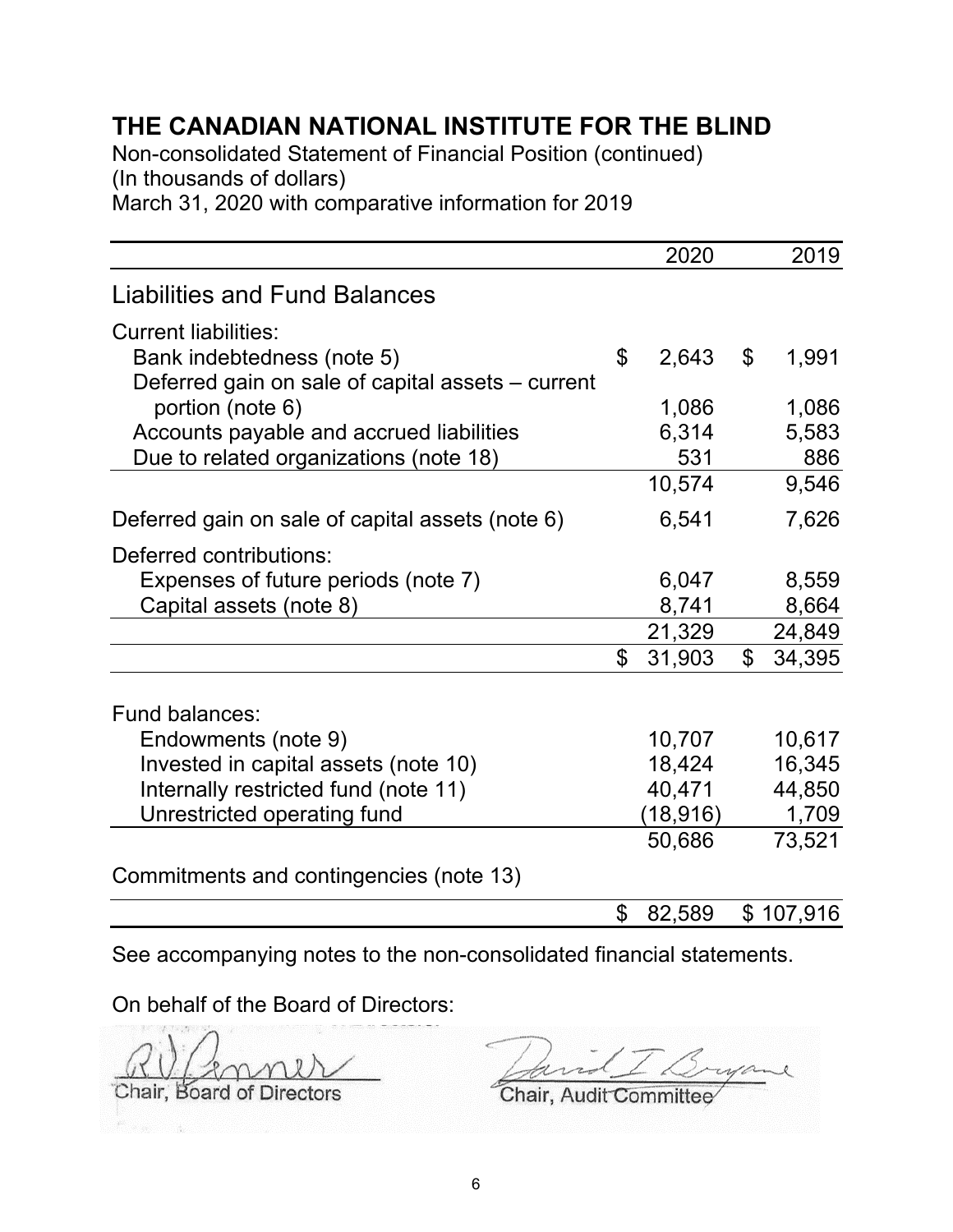Non-consolidated Statement of Operations and Changes in Fund Balances (In thousands of dollars)

Year ended March 31, 2020 with comparative information for 2019

|                                                             |                                  |                          |                            |                   | 2020                | 2019         |
|-------------------------------------------------------------|----------------------------------|--------------------------|----------------------------|-------------------|---------------------|--------------|
|                                                             | <b>Unrestricted</b><br>operating | Internally<br>restricted | Invested<br>in capital     |                   |                     |              |
|                                                             | fund                             | fund                     | assets                     | <b>Endowments</b> | Total               | <b>Total</b> |
|                                                             |                                  | (note 11)                | (note 10)                  | (note 9)          |                     |              |
| Revenue:                                                    |                                  |                          |                            |                   |                     |              |
| Support from the public<br>\$<br>Government funding towards | 19,284                           | 8,890<br>$\mathbb{S}$    | $\boldsymbol{\mathsf{\$}}$ | \$<br>20          | $$28,194$ \$ 27,710 |              |
| programs and services<br>Retail lottery and                 | 1,727                            |                          |                            |                   | 1,727               | 5,608        |
| gaming operations                                           | 11,019                           |                          |                            |                   | 11,019              | 10,571       |
| Investment                                                  |                                  | (3,254)                  |                            | 384               | (2,870)             | 1,080        |
| Rent                                                        | 1,049                            |                          |                            |                   | 1,049               | 1,053        |
| Fees for service                                            | 4,172                            |                          |                            |                   | 4,172               | 347          |
| Consumer products and                                       |                                  |                          |                            |                   |                     |              |
| assistive technology sales                                  | 4,318                            |                          |                            |                   | 4,318               | 3,537        |
| Amortization of deferred capital                            |                                  |                          |                            |                   |                     |              |
| contributions (note 10)                                     |                                  |                          | 847                        |                   | 847                 | 1,464        |
| Other general revenues                                      | 1,037                            |                          |                            | 50                | 1,087               | 926          |
| Gain on sale of capital assets                              |                                  |                          |                            |                   |                     |              |
| (note 6)                                                    | 1,138                            |                          |                            |                   | 1,138               | 1,955        |
|                                                             | 43,744                           | 5,636                    | 847                        | 454               | 50,681              | 54,251       |
| <b>Rehabilitation and</b>                                   |                                  |                          |                            |                   |                     |              |
| deaf-blind services (note 18)                               | 19,636                           |                          |                            |                   | 19,636              | 37,849       |
|                                                             | 63,380                           | 5,636                    | 847                        | 454               | 70,317              | 92,100       |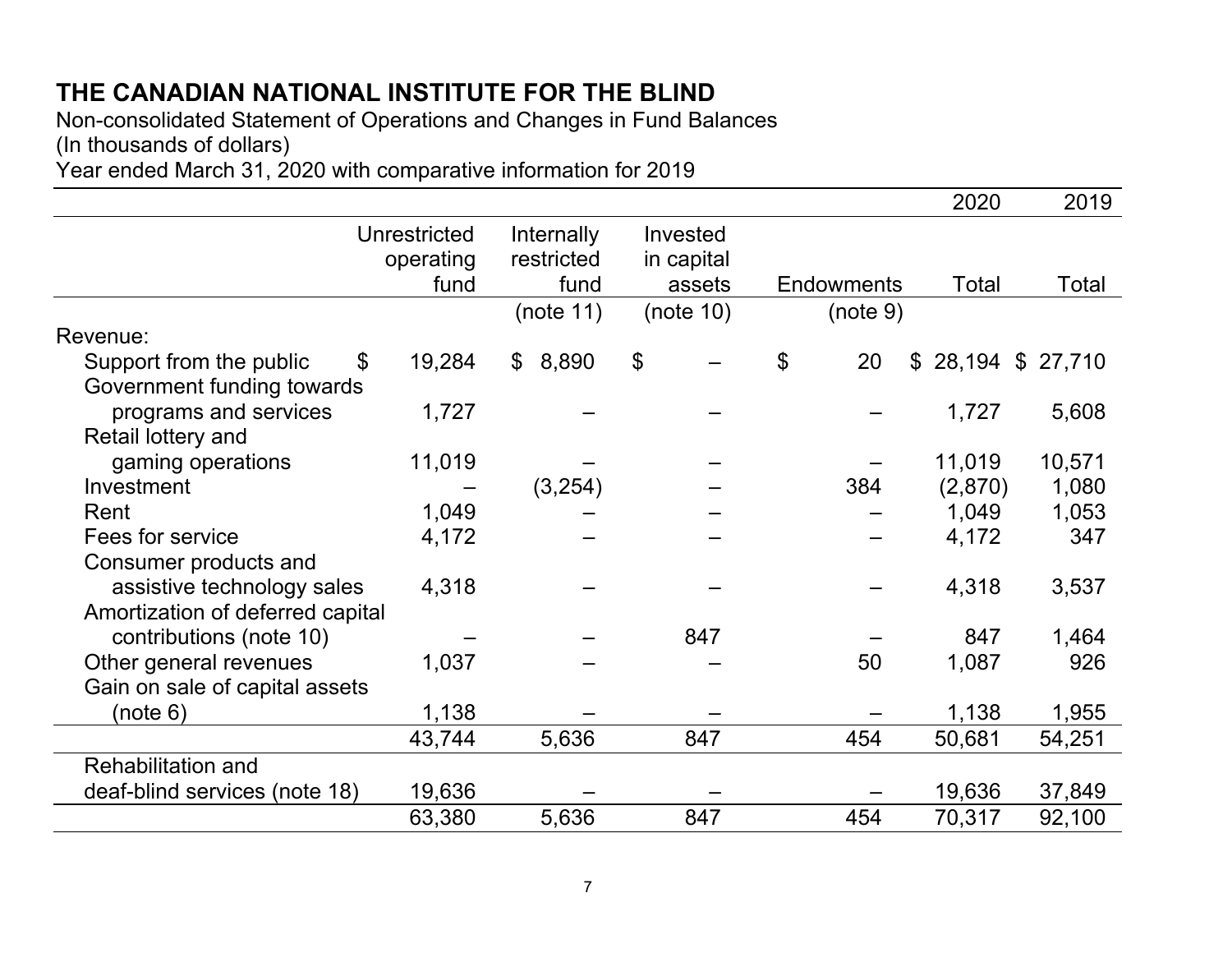Non-consolidated Statement of Operations and Changes in Fund Balances (continued) (In thousands of dollars) Year ended March 31, 2020 with comparative information for 2019

|                            |              |            |            |                   | 2020   | 2019   |
|----------------------------|--------------|------------|------------|-------------------|--------|--------|
|                            | Unrestricted | Internally | Invested   |                   |        |        |
|                            | operating    | restricted | in capital |                   |        |        |
|                            | fund         | fund       | assets     | <b>Endowments</b> | Total  | Total  |
|                            |              | (note 11)  | (note 10)  | (note 9)          |        |        |
| Expenses:                  |              |            |            |                   |        |        |
| Program:                   |              |            |            |                   |        |        |
| Community-based            |              |            |            |                   |        |        |
| programs and services      | 29,652       |            | 1,280      | 454               | 31,386 | 30,684 |
| Other:                     |              |            |            |                   |        |        |
| Fund development (note 14) | 14,563       |            | 106        |                   | 14,669 | 12,701 |
| Retail lottery and gaming  |              |            |            |                   |        |        |
| operations                 | 8,753        |            | 11         |                   | 8,764  | 7,621  |
| Corporate services         | 2,156        | 15         | 182        |                   | 2,353  | 1,956  |
| Other                      | 1,765        |            | 644        |                   | 2,409  | 2,109  |
| Restructuring              | 588          |            |            |                   | 588    | 186    |
|                            | 57,477       | 15         | 2,223      | 454               | 60,169 | 55,257 |
| Rehabilitation and deaf-   |              |            |            |                   |        |        |
| blind services (note 18)   | 22,050       |            |            |                   | 22,050 | 38,487 |
|                            | 79,527       | 15         | 2,223      | 454               | 82,219 | 93,744 |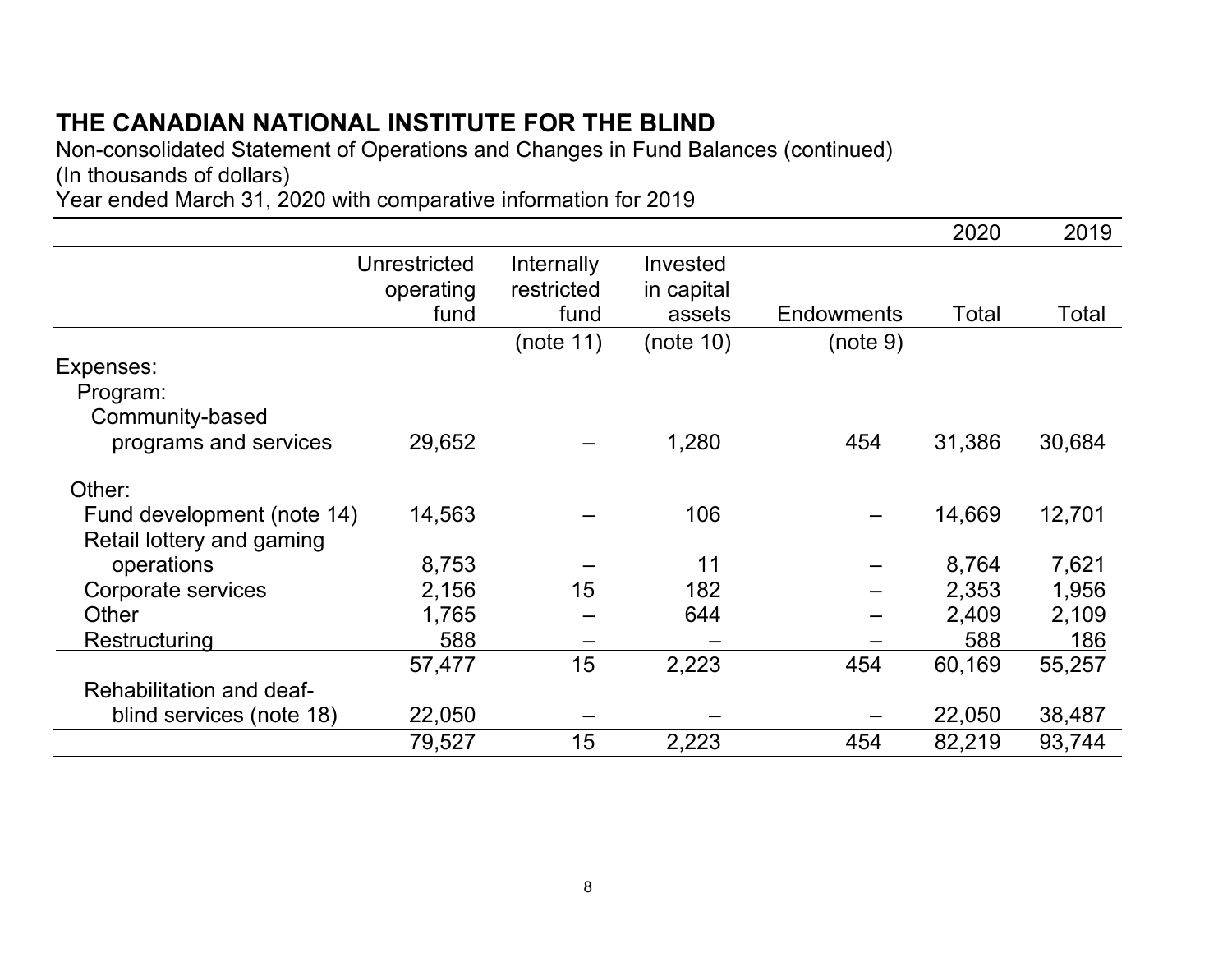Non-consolidated Statement of Operations and Changes in Fund Balances (continued) (In thousands of dollars)

Year ended March 31, 2020 with comparative information for 2019

|                                                                      |                |              |             |                          |                |                   | 2020                        | 2019     |
|----------------------------------------------------------------------|----------------|--------------|-------------|--------------------------|----------------|-------------------|-----------------------------|----------|
|                                                                      |                | Unrestricted | Internally  | Invested                 |                |                   |                             |          |
|                                                                      |                | operating    | restricted  | in capital               |                |                   |                             |          |
|                                                                      |                | fund         | fund        | assets                   |                | <b>Endowments</b> | Total                       | Total    |
|                                                                      |                |              | (note 11)   | (note 10)                |                | (note 9)          |                             |          |
| (Deficiency) excess of revenue                                       |                |              |             |                          |                |                   |                             |          |
| over expenses                                                        | \$             | (16, 147)    | 5,621<br>\$ | (1,376)<br>$\mathcal{L}$ | \$             |                   | $$(11,902)$ \$              | (1,644)  |
| Interfund transfer to fund                                           |                |              |             |                          |                |                   |                             |          |
| program expenses (note 11)                                           |                | 10,000       | (10,000)    |                          |                |                   |                             |          |
|                                                                      |                | (6, 147)     | (4,379)     | (1,376)                  |                |                   | (11,902)                    | (1,644)  |
| Invested in capital assets                                           |                |              |             |                          |                |                   |                             |          |
| (note $10$ )                                                         |                | (3, 455)     |             | 3,455                    |                |                   |                             |          |
| <b>Endowment contributions</b>                                       |                |              |             |                          |                |                   |                             |          |
| (note 9)                                                             |                |              |             |                          |                | 90                | 90                          | 78       |
| Pension plan remeasurement                                           |                |              |             |                          |                |                   |                             |          |
| (note 2)                                                             |                | (11, 023)    |             |                          |                |                   | (11, 023)                   | 127      |
| Net change                                                           |                | (20,625)     | (4,379)     | 2,079                    |                | 90                | (22, 835)                   | (1, 439) |
| Fund balances,                                                       |                |              |             |                          |                |                   |                             |          |
| beginning of the year                                                |                | 1,709        | 44,850      | 16,345                   |                | 10,617            | 73,521                      | 74,960   |
| Fund balances,                                                       |                |              |             |                          |                |                   |                             |          |
| end of the year                                                      | $\mathfrak{L}$ | (18,916)     | \$40,471    | \$18,424                 | $\mathfrak{L}$ | 10,707            | $50,686$ \$<br>$\mathbb{S}$ | 73,521   |
| Cee seconomenting natus to the new concelldated financial statements |                |              |             |                          |                |                   |                             |          |

See accompanying notes to the non-consolidated financial statements.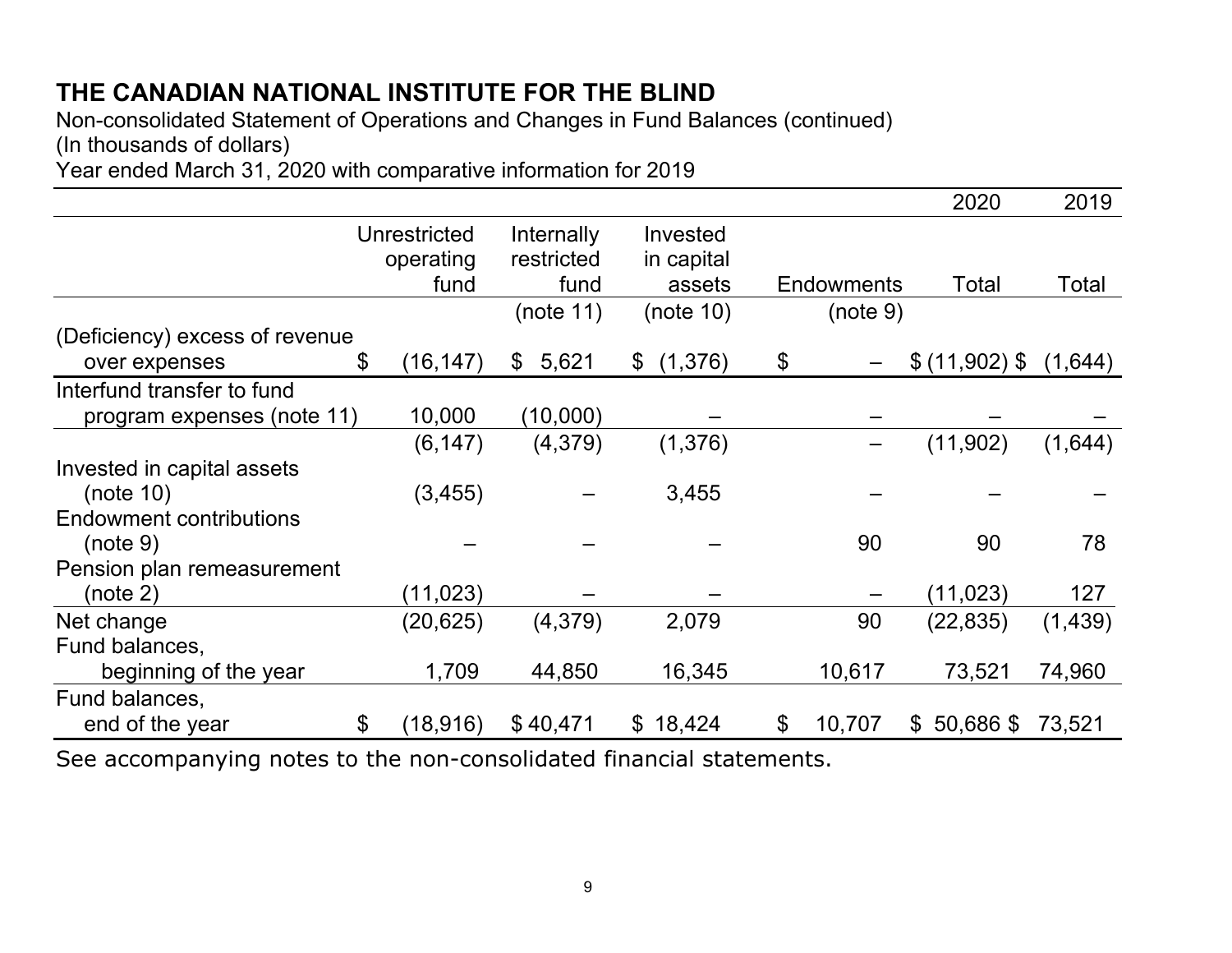Non-consolidated Statement of Cash Flows

(In thousands of dollars)

Year ended March 31, 2020 with comparative information for 2019

|                                              | 2020      | 2019                 |
|----------------------------------------------|-----------|----------------------|
| Cash provided by (used in):                  |           |                      |
| Operating activities:                        |           |                      |
| (Deficiency) of revenues over                |           |                      |
| expenses                                     |           | \$(11,902) \$(1,644) |
| Items not involving cash:                    |           |                      |
| Change in fair value of investments          | 3,539     | (636)                |
| Amortization of capital assets (note 10 (b)) | 2,223     | 2,115                |
| Amortization of deferred contributions       |           |                      |
| related to expenses of future periods        |           |                      |
| (note 7)                                     | (17,072)  | (33, 997)            |
| Amortization of deferred contributions       |           |                      |
| related to capital assets (note 8)           | (847)     | (1,464)              |
| Gain on sale of capital assets (note 6)      | (1, 138)  | (1,955)              |
| Pension expense (note 2)                     | 252       | 541                  |
| Pension employer contributions (note 2)      | (1,076)   | (2,894)              |
| Deferred contributions related to            |           |                      |
| expenses of future periods (note 7)          | 15,410    | 31,197               |
| Change in non-cash working capital (note 16) | 387       | (2,611)              |
|                                              | (10, 224) | (11, 348)            |
| <b>Financing activities:</b>                 |           |                      |
| Deferred contributions related to            |           |                      |
| capital assets (note 8)                      | 74        | 71                   |
| Endowments (note 9)                          | 90        | 78                   |
|                                              | 164       | 149                  |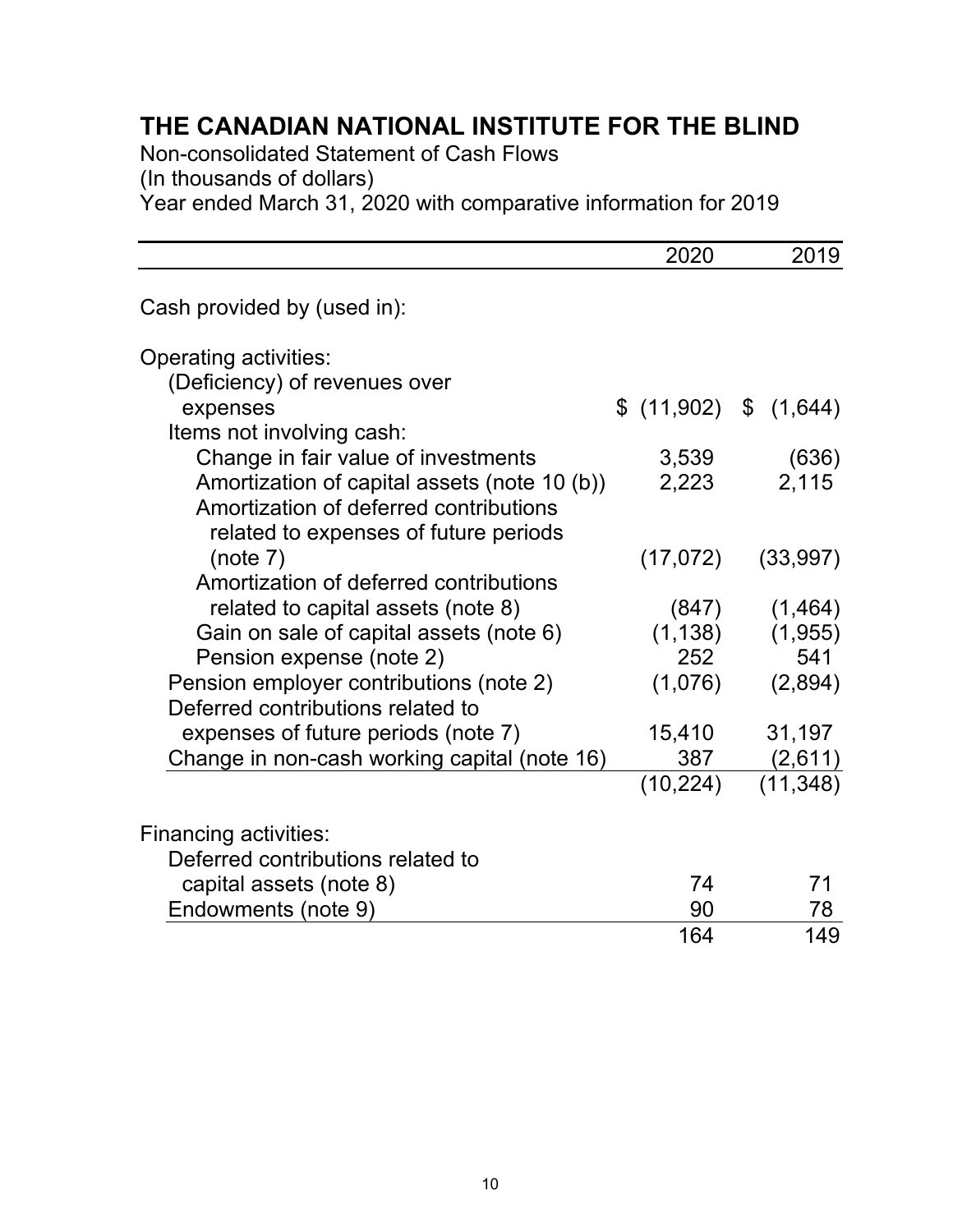Non-consolidated Statement of Cash Flows (continued)

(In thousands of dollars)

Year ended March 31, 2020 with comparative information for 2019

|                                                                                  | 2020           |               | 2019         |
|----------------------------------------------------------------------------------|----------------|---------------|--------------|
|                                                                                  |                |               |              |
| Investing activities:                                                            |                |               |              |
| Proceeds from disposal of capital assets                                         | 61             |               | 2,668        |
| Sale of investments                                                              | 14,000         |               | 12,291       |
| <b>Purchase of investments</b>                                                   |                |               | (8, 148)     |
| Mortgage receivable                                                              |                |               | 7,925        |
| Purchase of capital assets (note 10 (b))                                         | (4, 213)       |               | (5,242)      |
|                                                                                  | 9,848          |               | 9,494        |
| Change in cash position                                                          | (212)          |               | (1,705)      |
| Cash position, beginning of year                                                 | (1,201)        |               | 504          |
| Cash position, end of year                                                       | \$<br>(1, 413) |               | \$(1,201)    |
| Cash and bank indebtedness is comprised of:                                      |                |               |              |
| Cash                                                                             | \$             |               | 1,230 \$ 790 |
| <b>Bank indebtedness</b>                                                         | (2,643)        |               | (1,991)      |
|                                                                                  |                |               |              |
|                                                                                  | \$<br>(1, 413) | $\frac{1}{2}$ | (1,201)      |
| Supplemental disclosure of cash flow<br>Deferred gain related to sale of capital |                |               |              |
| assets                                                                           | \$<br>(7,627)  |               | \$ (8,712)   |
| Change in deferred capital gain                                                  | (1,085)        |               | (1, 157)     |

See accompanying notes to the non-consolidated financial statements.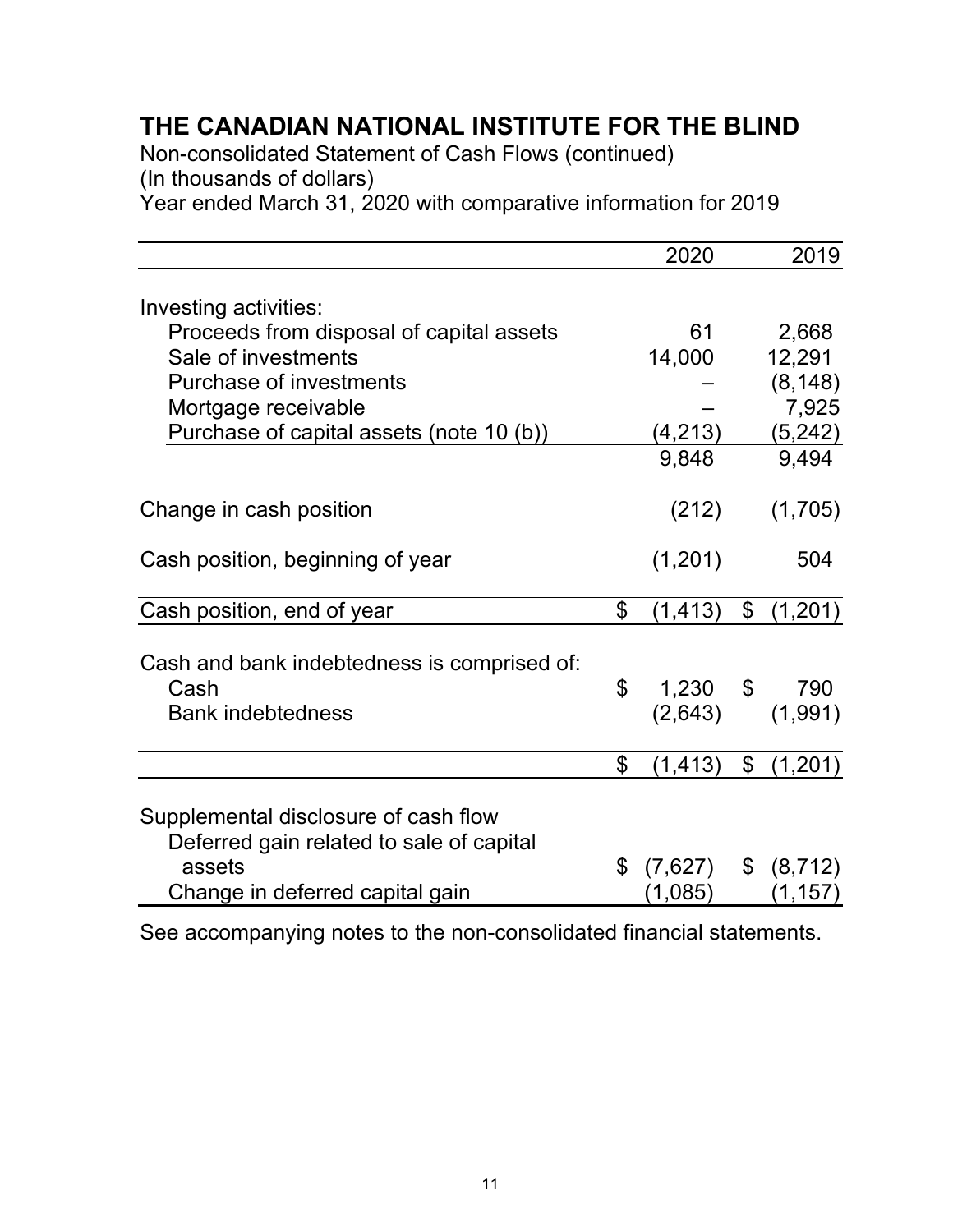Notes to Non-consolidated Financial Statements (In thousands of dollars except as noted) Year ended March 31, 2020

The Canadian National Institute for the Blind ("CNIB") was incorporated on March 30, 1918 by Letters Patent under the Companies Amendment Act of 1917, and in September 2013 continued under the Canadian Not-for-profit Corporations Act. CNIB's mission is to change what it is to be blind through innovative programs and powerful advocacy that enable Canadians impacted by blindness to live the lives they choose. CNIB is registered as a charitable organization under the Income Tax Act and, accordingly, is exempt from income taxes, provided certain requirements of the Income Tax Act are met.

Effective April 1, 2018 CNIB transferred certain operations, representing government funded rehabilitation and deafblind programs to two newly incorporated entities: Vision Loss Rehabilitation Canada (VLRC) and Deafblind Community Services (DBCS). Further information can be found in note 18.

#### **1. Significant accounting policies:**

These non-consolidated financial statements have been prepared by management in accordance with Canadian accounting standards for not-forprofit organizations.

# **(a) Revenue recognition:**

CNIB follows the deferral method of accounting for contributions, which include support from the public and government support.

Externally restricted contributions, other than endowments, are recognized as revenue in the year in which the related expenses are incurred. Contributions restricted for the purchase of capital assets are deferred and amortized into revenue on a straight-line basis, at a rate corresponding with the amortization rate for the related capital assets.

Endowment contributions are recognized as direct increases in net assets in the year in which they are received.

Unrestricted contributions are recognized as revenue when received or receivable if the amount to be received can be reasonably estimated and collection is reasonably assured.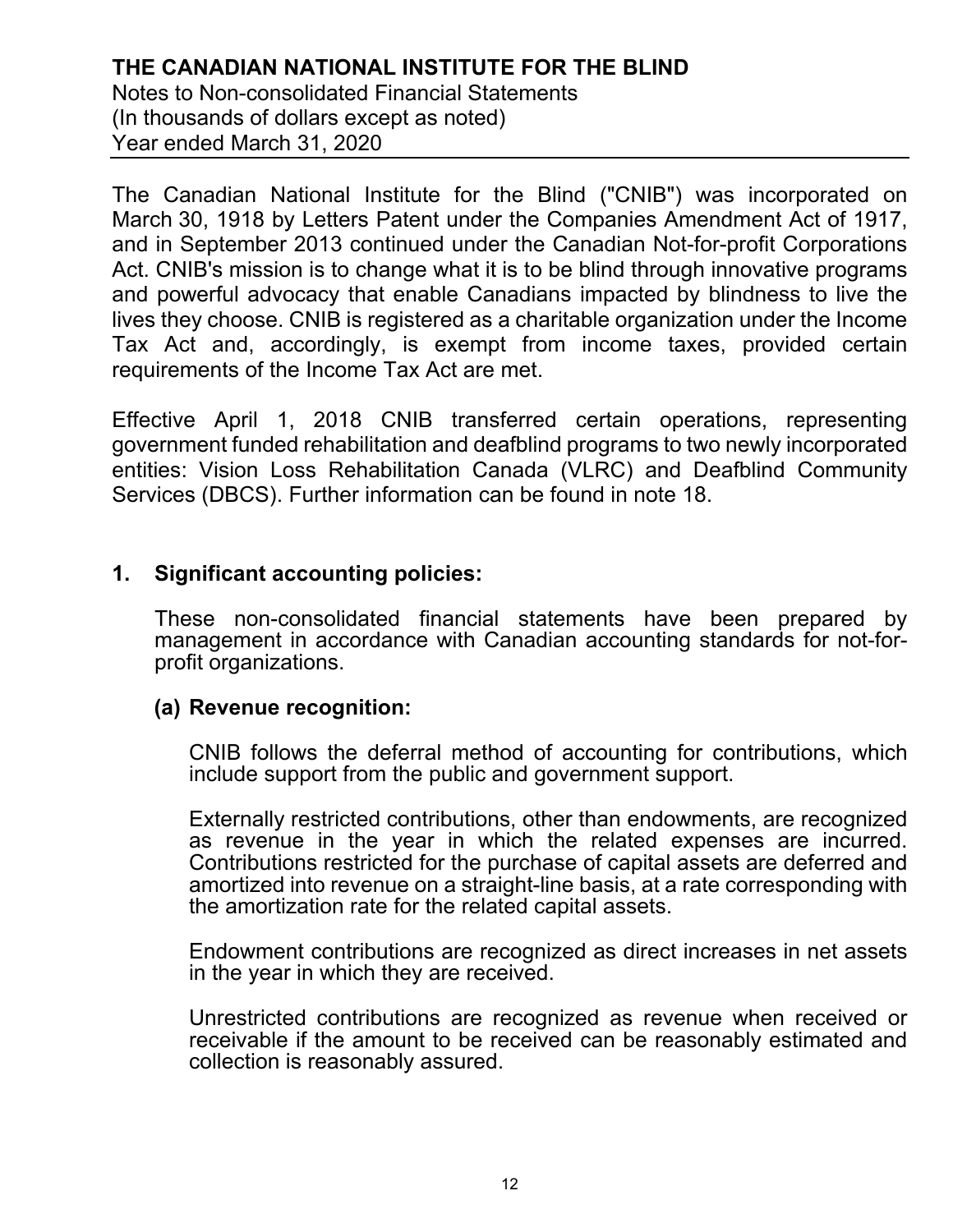#### **(a) Revenue recognition (continued):**

Income from investments includes the realized gains or losses from the sale of units of CNIB's managed investment funds, as well as interest income and unrealized gains or losses for the year. Restricted investment income is recognized as revenue in the year in which the related expenses are recognized. Unrestricted investment income is recognized as revenue when earned.

Revenue from fees for service and sale of consumer products and assistive technology is recognized when the services are provided or the goods are sold.

Unrestricted contributions of legacies or bequests and investment income, including realized or unrealized gains or losses, are reported within the internally restricted fund as support from the public and investment revenue respectively. Incidental rent revenue and related operating costs associated with renting excess capacity in CNIB facilities is reported in the unrestricted operating fund as rent revenue and other costs.

Realized and unrealized investment revenue from the endowment investment pool are recognized in deferred contributions – expenses in future periods as incurred. Realized investment revenue recognized in deferred contributions – expenses in future periods is drawn down as endowment restrictions are honoured. The change in unrealized investment revenue is presented separately as a single line in the deferred contributions – expenses of future periods continuity schedule, as observed in Note 7.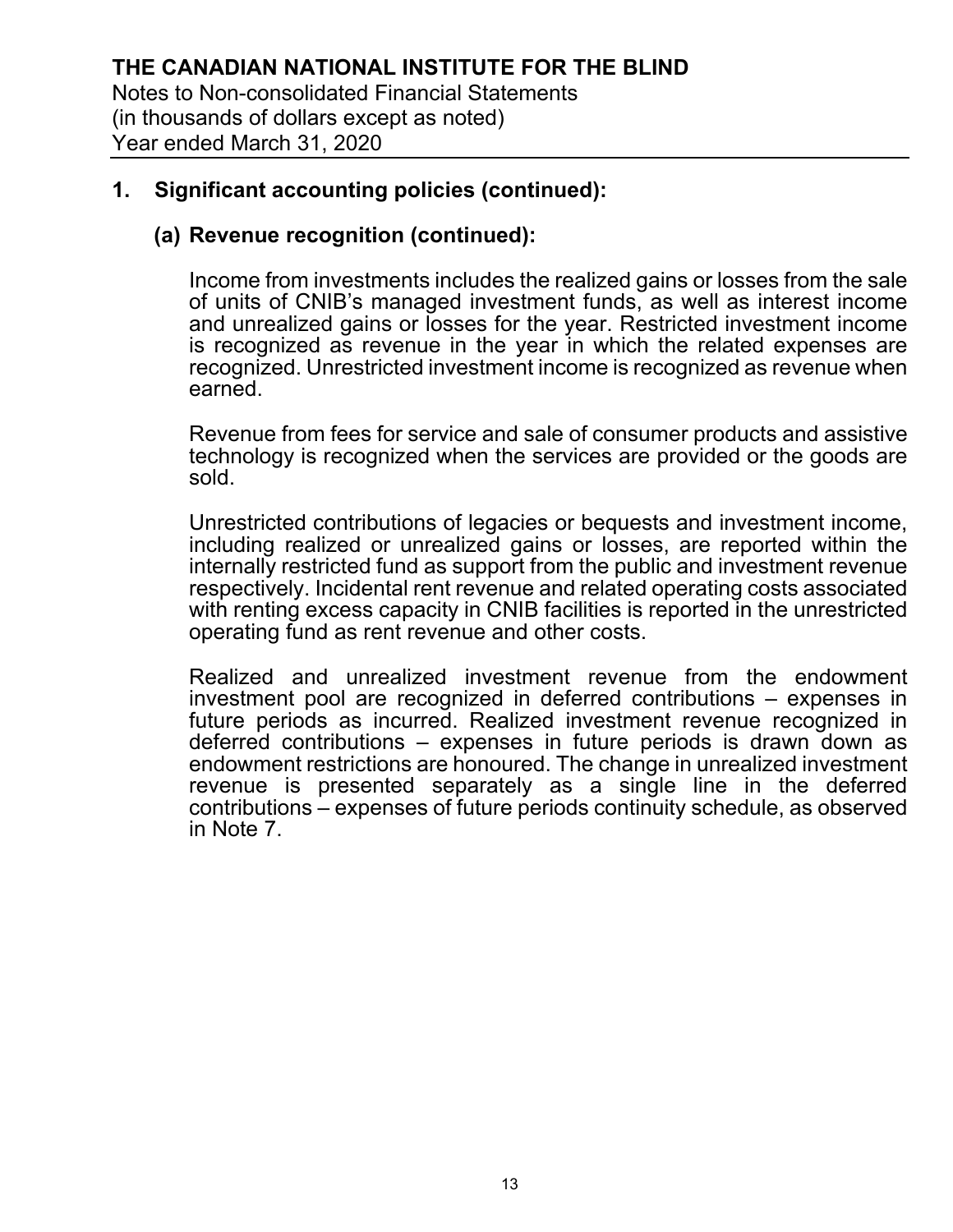#### **(b) Financial instruments:**

Financial instruments are recorded at fair value on initial recognition. All other financial instruments are subsequently measured at cost or amortized cost, unless management has elected to carry the instruments at fair value. CNIB has elected to carry its investments at fair value. Transaction costs incurred on the acquisition of financial instruments measured subsequently at fair value are expensed as incurred.

Financial assets are assessed for impairment on an annual basis at the end of the fiscal year if there are indicators of impairment. If there is an indicator of impairment, CNIB determines if there is a significant adverse change in the expected amount or timing of future cash flows from the financial asset. If there is a significant adverse change in the expected cash flows, the carrying value of the financial asset is reduced to the highest of the present value of the expected cash flows, the amount that could be realized from selling the financial asset, or the amount CNIB expects to realize by exercising its right to any collateral. If events and circumstances reverse in a future period, an impairment loss will be reversed to the extent of the improvement, not exceeding the initial carrying value.

#### **(c) Inventories and supplies:**

Inventories and supplies are recorded at the lower of cost on a first-in, firstout basis, and net realizable value.

#### **(d) Capital assets:**

Purchased capital assets are recorded at cost. Contributed capital assets are recorded at fair value at the date of contribution. Assets are amortized over the estimated life of the assets. Repairs and maintenance costs are charged to expense. If a capital asset no longer contributes to CNIB's ability to provide services, its carrying amount is written down to its residual value.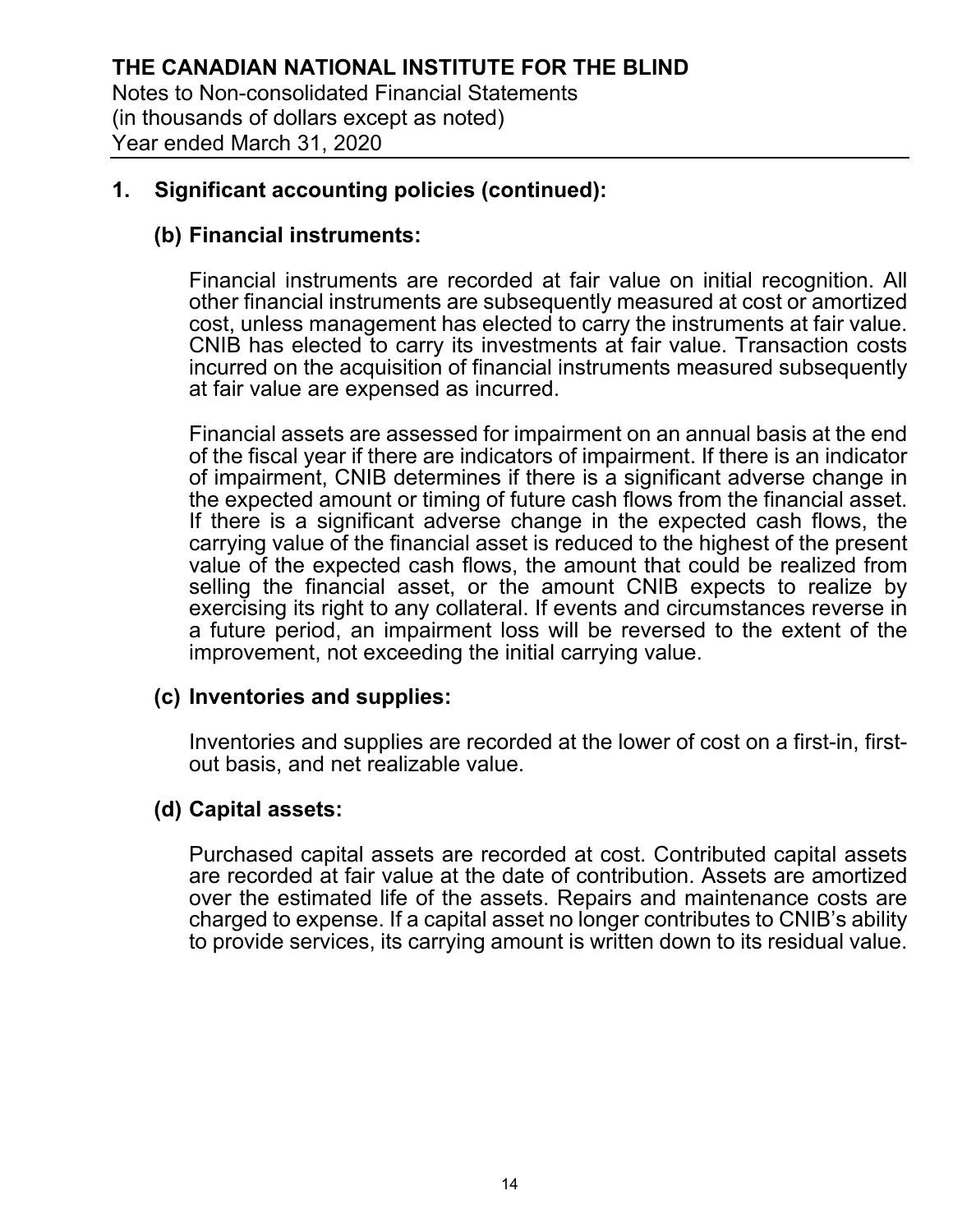## **(d) Capital assets (continued):**

Capital assets are amortized on a straight-line basis using the following annual rates:

#### **(e) Contributed services:**

CNIB benefits from substantial services in the form of volunteer time to fulfill its mission. Because of the difficulty of determining the fair value, contributed services are not recognized in the financial statements.

#### **(f) Employee future benefits:**

CNIB administers the Pension Plan for Employees of CNIB. The plan has a defined benefit provision and a defined contribution provision. Employees with greater than three months of service are eligible to join the defined contribution provision, while the defined benefit provision was closed to new entrants effective June 2010. The benefits of the defined benefit provision are based on years of service, years of contributions and final average earnings. The defined benefit provision includes the basic plan and excess benefits plans. CNIB does not provide any significant non-pension, postretirement benefits.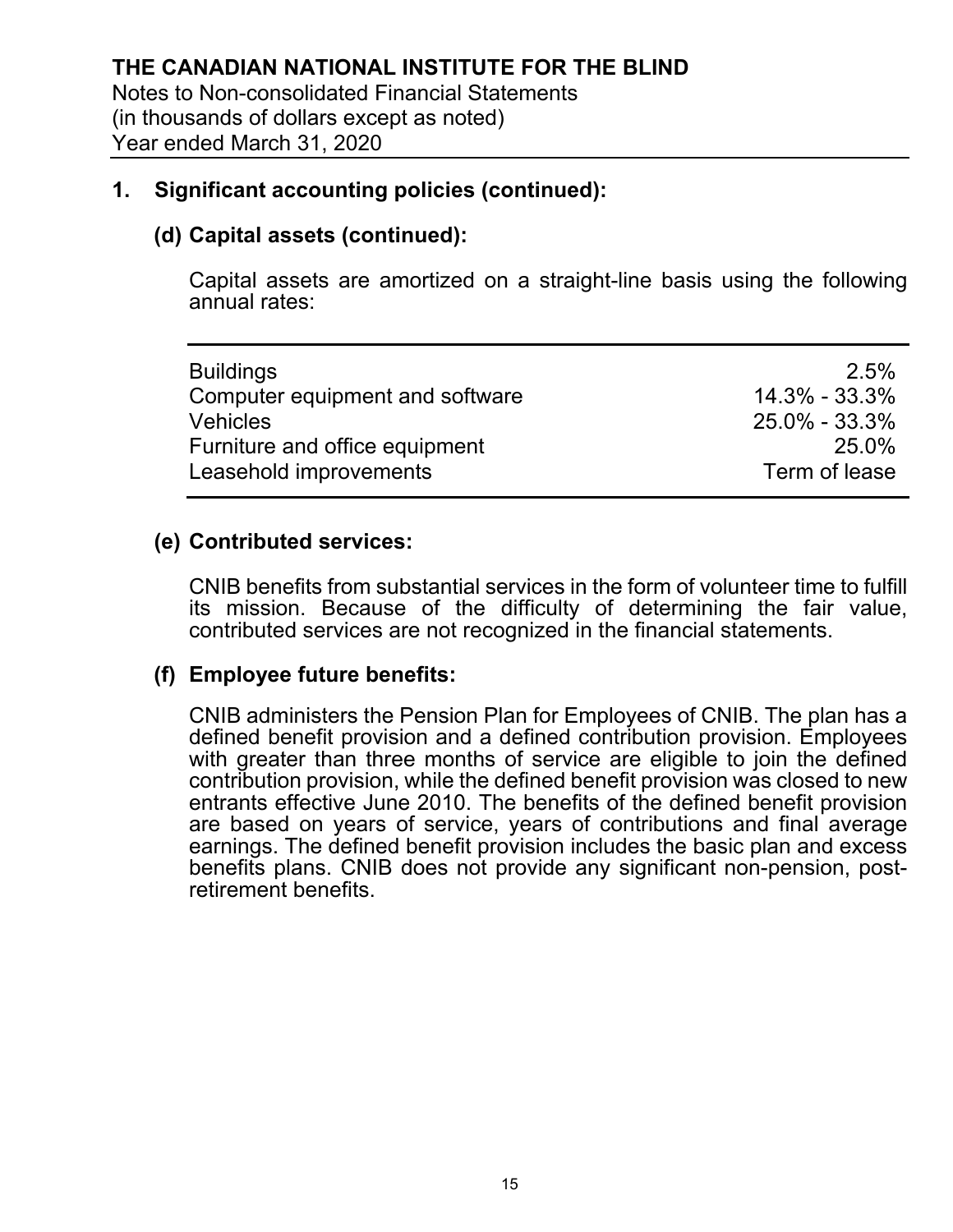## **(f) Employee future benefits (continued):**

CNIB uses the immediate recognition approach to account for its defined benefit provision. CNIB accrues its obligations under the defined benefit provision as employees render the services necessary to earn the pension benefits. The actuarial determination of the accrued benefit obligations for pensions uses the projected benefit method prorated on service (which incorporates management's best estimate of future salary levels, other cost escalation, retirement ages of employees, and other actuarial factors). The most recent actuarial valuation of the benefit provision for funding purposes was as of December 31, 2017, and the next required valuation will be December 31, 2020, and once completed will be filed in the normal course.

Actuarial gains (losses) on defined benefit provision assets arise from the difference between the actual return on plan assets for a period and the expected return on plan assets for that period. For the purpose of calculating the expected return on defined benefit provision assets, the assets are valued at fair value. Actuarial gains (losses) on the accrued benefit obligation arise from differences between actual and expected experience, and from changes in the actuarial assumptions used to determine the accrued benefit obligation.

The cost of the defined contribution provision is based on percentage of the employee's pensionable earnings.

#### **(g) Allocation of expenses:**

CNIB classifies expenses on the statement of operations and changes in fund balances by function. General support expenses are allocated by identifying the appropriate drivers such as operational activities, square footage, employee count, and applying these bases consistently (note 15).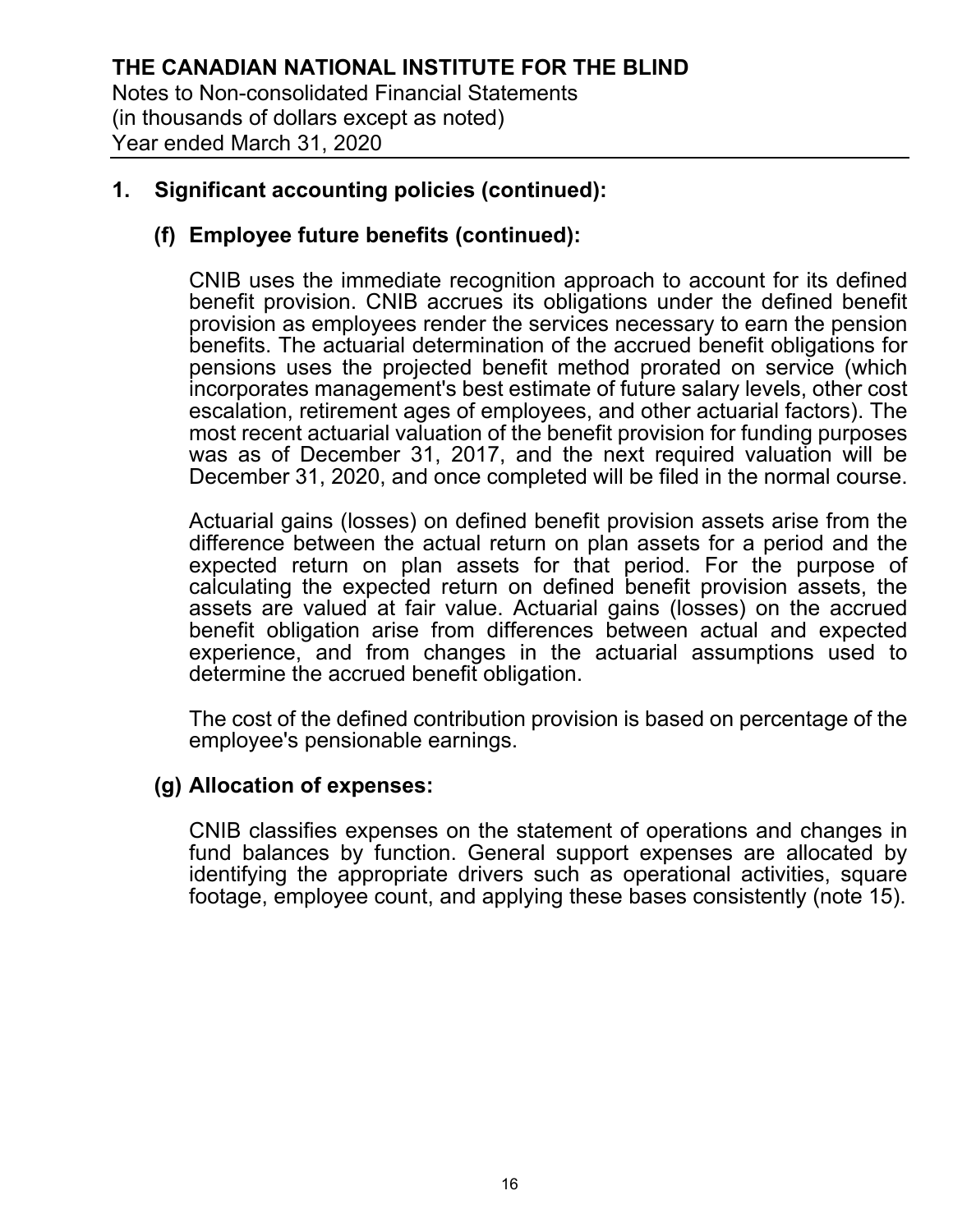## **(h) Use of estimates:**

The preparation of non-consolidated financial statements in accordance with Canadian accounting standards for not-for-profit organizations requires management to make estimates and assumptions that affect the reported amounts of assets and liabilities and disclosure of contingent assets and liabilities at the date of the non-consolidated financial statements, and the reported amounts of revenue and expenses during the year. Significant items subject to such estimates and assumptions include the carrying amount and useful lives of capital assets, accrued liabilities and obligations related to employee future benefits. Actual results could differ from these estimates.

## **2. Accrued pension asset:**

The accrued pension asset represents the fair value of the defined benefit provision assets in excess of the accrued defined benefit provision obligation.

|                                                                              | 2020 | 2019                                   |
|------------------------------------------------------------------------------|------|----------------------------------------|
| Accrued pension obligation<br>Fair value of defined benefit provision assets |      | \$112,670 \$112,618<br>114.538 124.685 |
| Accrued benefit asset                                                        |      | 1.868 \$ 12.067                        |

Defined benefit assets consist of:

|                 | 2020 | 2019 |
|-----------------|------|------|
| Pooled funds    | 99%  | 56%  |
| <b>Equities</b> | 0%   | 43%  |
| Cash            | 1%   | 1%   |
| Total           | 100% | 100% |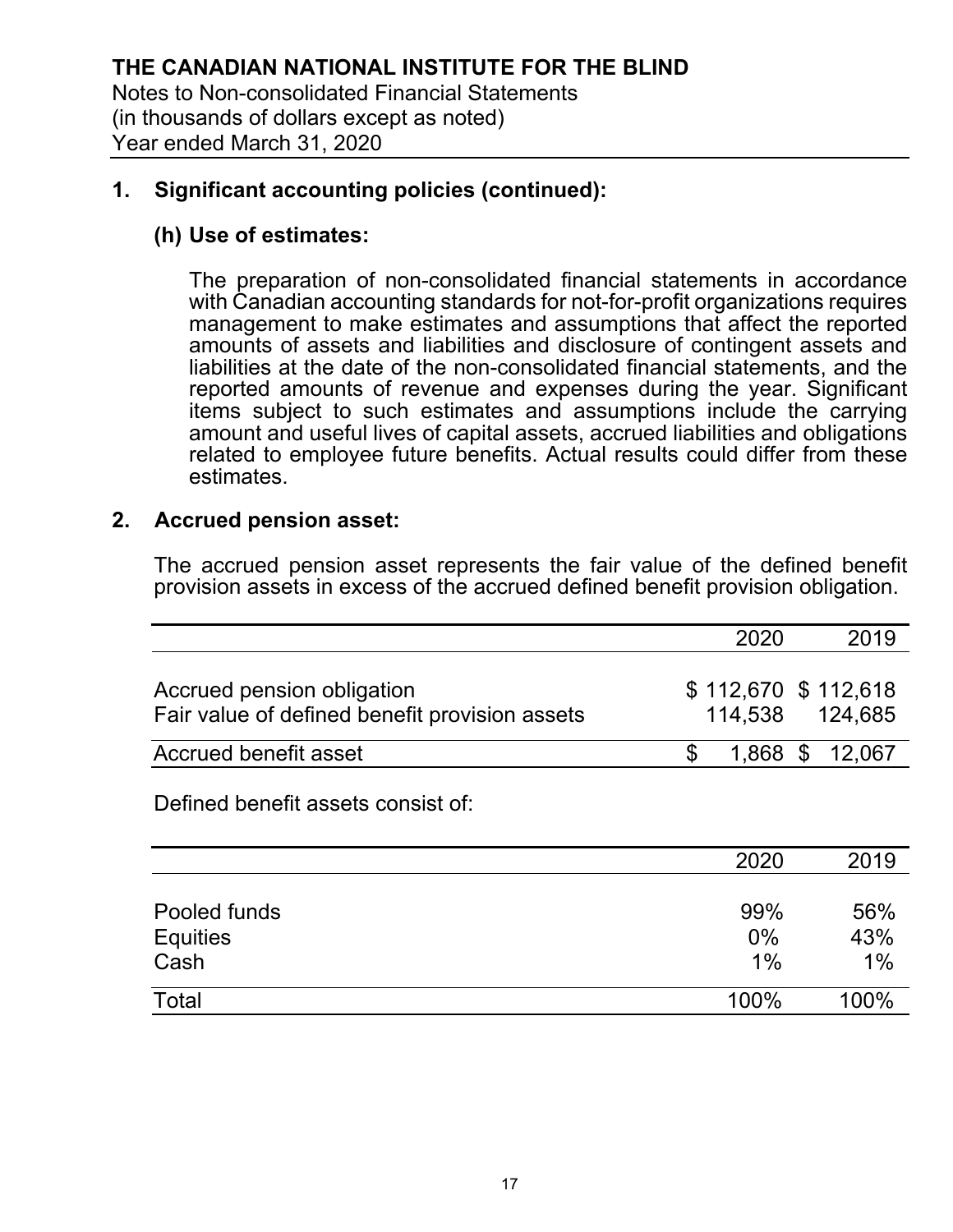#### **2. Accrued pension asset (continued):**

The significant actuarial assumptions adopted in measuring CNIB's accrued pension asset are as follows:

|                               | 2020  | 2019  |
|-------------------------------|-------|-------|
|                               |       |       |
| Accrued benefit obligation:   |       |       |
| Discount rate                 | 5.67% | 5.67% |
| Rate of compensation increase | 2.25% | 2.25% |
| Benefit costs:                |       |       |
| Discount rate                 | 5.67% | 5.15% |
| Rate of compensation increase | 2.25% | 225%  |

The change in this balance is calculated as follows:

|                                                                                  | 2020            | 2019    |
|----------------------------------------------------------------------------------|-----------------|---------|
| Balance, beginning of year                                                       | \$<br>12,067 \$ | 9,587   |
| <b>Employer contributions</b><br>Remeasurements in the statement of changes      | 1,076           | 2,894   |
| in net assets                                                                    | (11, 023)       | 127     |
| CNIB's defined benefit provision expense for the<br>current year was as follows: |                 |         |
| <b>Current service cost</b>                                                      | (937)           | (1,035) |
| Interest                                                                         | 685             | 494     |
| Net pension service cost                                                         | (252)           | (541)   |
| Balance, end of year                                                             | 1,868<br>\$     | 12,067  |

CNIB's defined contribution provision expense for the current year was \$587 (2019 - \$459).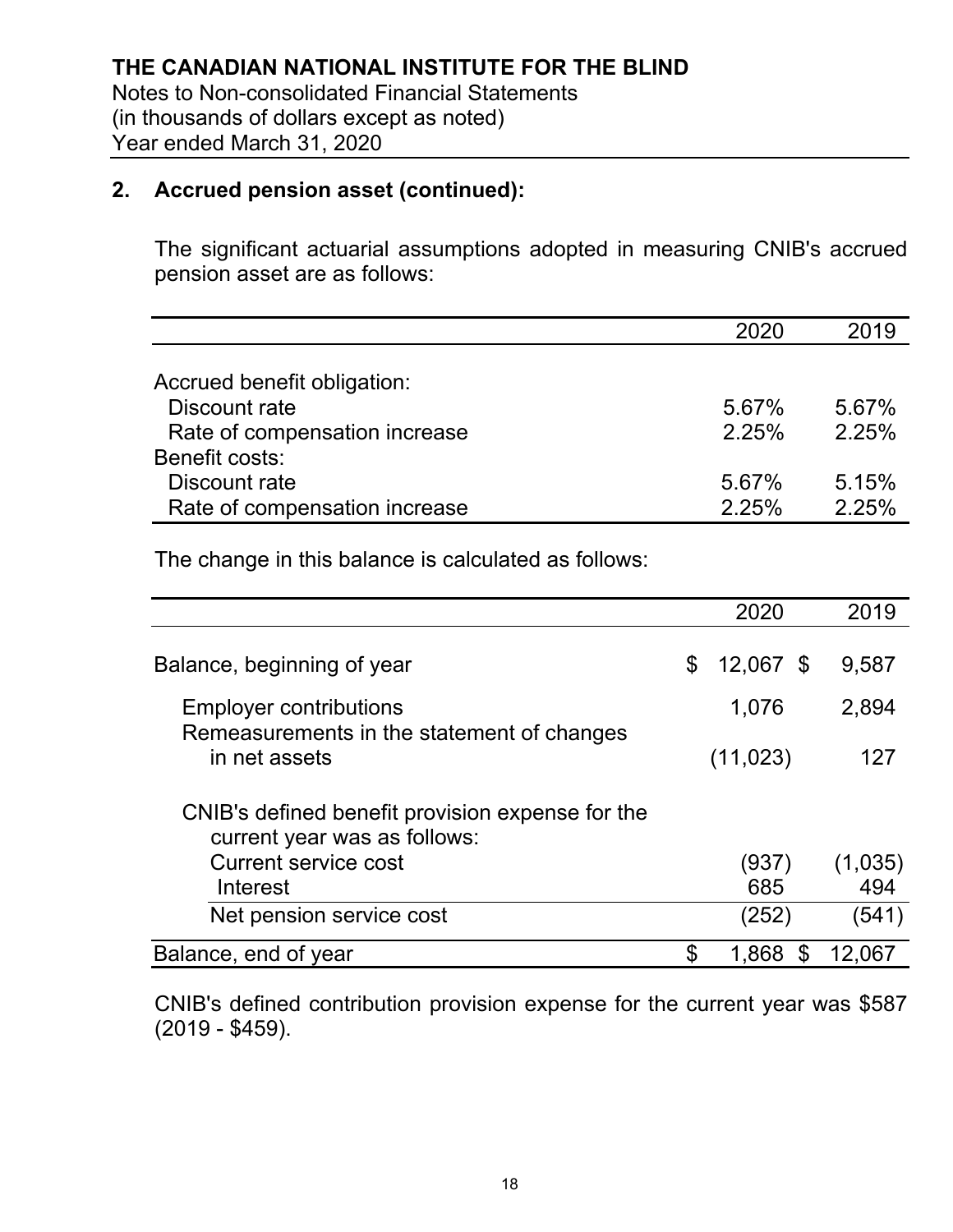Notes to Non-consolidated Financial Statements (in thousands of dollars except as noted) Year ended March 31, 2020

#### **3. Investments:**

| General                          | 2020             | 2019   |
|----------------------------------|------------------|--------|
|                                  |                  |        |
| Canadian fixed income            |                  |        |
| securities and cash              | \$<br>12,966 \$  | 187    |
| Canadian equities                | 4,543            | 10,442 |
| U.S. and global equities         | 15,204           | 19,538 |
| Investments held in pooled funds | 2,060            | 21,550 |
| Total                            | \$<br>34,773 \$  | 51,717 |
|                                  |                  |        |
| <b>Endowments</b>                | 2020             | 2019   |
|                                  |                  |        |
| Canadian fixed income            |                  |        |
| securities and cash              | \$<br>$3,845$ \$ | 42     |
| Canadian equities                | 1,163            | 2,313  |
| U.S. and global equities         | 4,914            | 4,329  |
| Investments held in pooled funds | 941              | 4,774  |
| Total                            | \$<br>10,863 \$  | 11,458 |

The table below applies to both general and endowment investment funds.

|                                                            |                                | 2020                          |                                | 2019                          |
|------------------------------------------------------------|--------------------------------|-------------------------------|--------------------------------|-------------------------------|
|                                                            | Average<br>term to<br>maturity | Average<br>effective<br>vield | Average<br>term to<br>maturity | Average<br>effective<br>yield |
| <b>Canadian Fixed Income</b>                               | 3.0 years                      | 2.0%                          | 0.1 years                      | 2.3%                          |
| <b>Fixed income securities</b><br>held within pooled funds | 7.6 years                      | 5.6%                          | 9.8 years                      | 2.3%                          |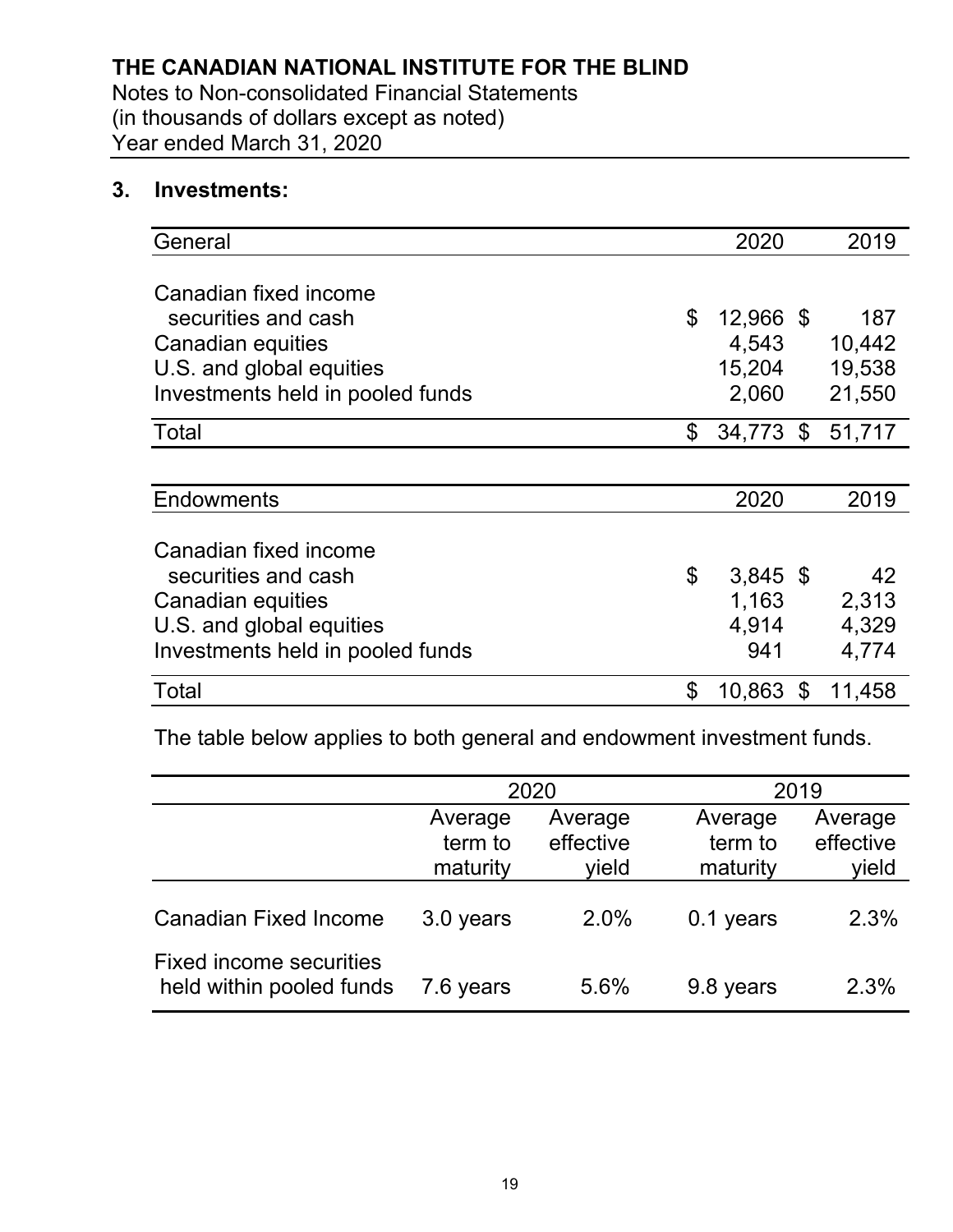Notes to Non-consolidated Financial Statements (in thousands of dollars except as noted) Year ended March 31, 2020

#### **4. Capital assets:**

|                      |              |              | 2020           | 2019         |
|----------------------|--------------|--------------|----------------|--------------|
|                      |              | Accumulated  | Net book       | Net book     |
|                      | Cost         | amortization | value          | value        |
|                      |              |              |                |              |
| Land                 | \$<br>7,659  | \$           | \$<br>7,659 \$ | 6,659        |
| <b>Buildings and</b> |              |              |                |              |
| leaseholds           | 30,878       | 14,472       | 16,406         | 15,736       |
| Computer equipment   |              |              |                |              |
| and software         | 9,726        | 7,329        | 2,397          | 1,859        |
| <b>Vehicles</b>      | 1,451        | 1,169        | 282            | 492          |
| <b>Furniture and</b> |              |              |                |              |
| office equipment     | 3,264        | 2,519        | 745            | 761          |
|                      | \$<br>52,978 | \$<br>25,489 | \$<br>27,489   | \$<br>25,507 |

#### **5. Bank indebtedness:**

CNIB has a credit facility available to fund operations and capital expenditures, totalling \$4 million at prime plus 0.25%. This amount is due upon demand and is secured by a general security agreement.

#### **6. Deferred gain on sale of capital assets:**

Concurrently with the sale of the CNIB Centre in April 2017, CNIB entered into a 10-year leaseback agreement with the purchaser for 72,344 square feet of the CNIB Centre resulting in a deferral of \$10.9 million of the gain to be recognized on a straight line basis over the term of the lease. \$1.1 million (2019 - \$1.1 million) of the deferred gain was recognized and included in gain on sale of capital assets resulting in an unamortized gain of \$7,627 (2019 - \$8,712).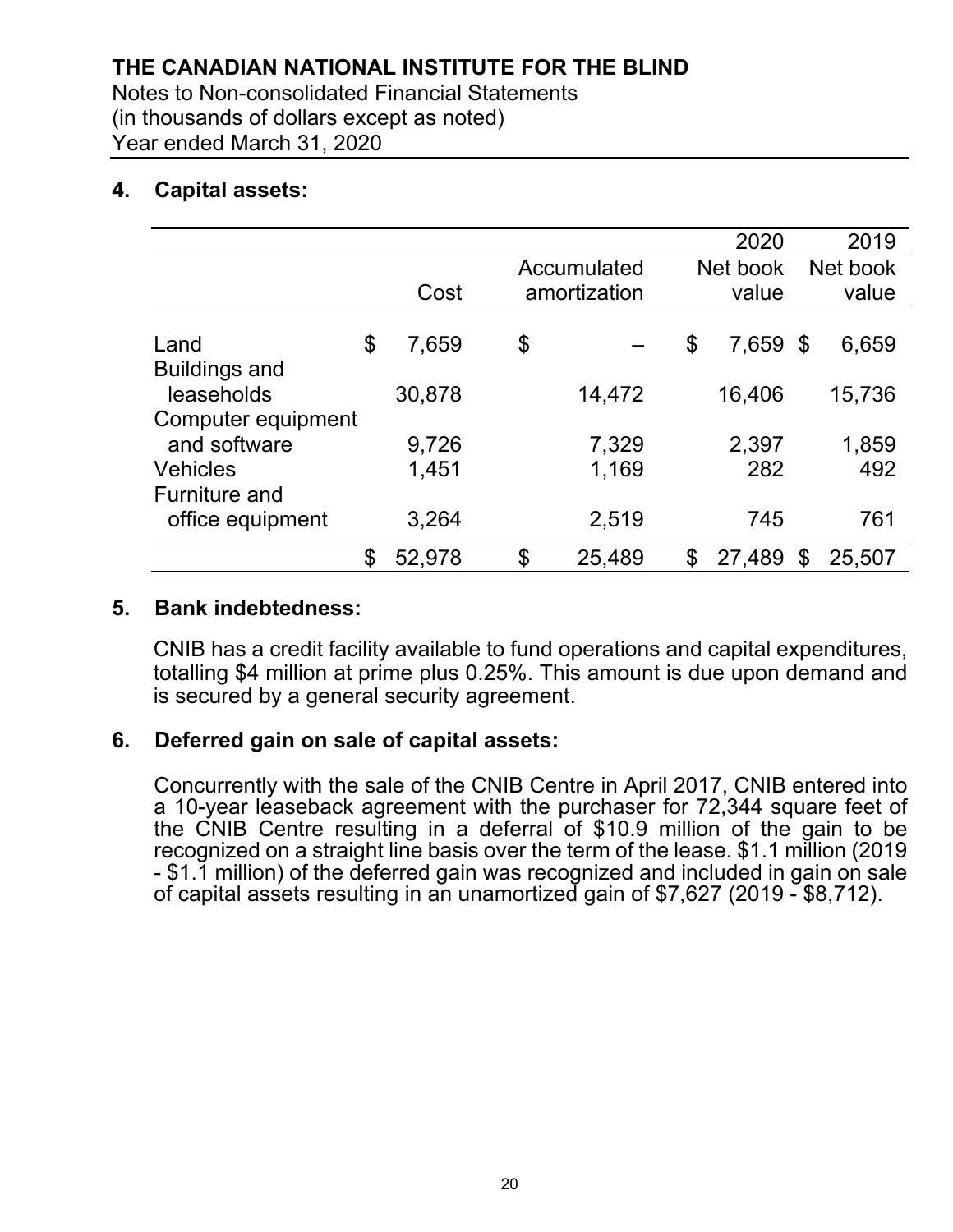Notes to Non-consolidated Financial Statements (in thousands of dollars except as noted) Year ended March 31, 2020

#### **7. Deferred contributions – expenses of future periods:**

Deferred contributions are related to the funding of expenses of future periods represent unspent, externally restricted contributions including funding related to endowments of \$841 (2019 - \$841).

|                                                                            | 2020             | 2019     |
|----------------------------------------------------------------------------|------------------|----------|
| Balance, beginning of year<br>Add:                                         | \$<br>$8,559$ \$ | 11,699   |
| Amount received in the year                                                | 16,509           | 31,522   |
| Less:                                                                      |                  |          |
| Amount recognized as revenue in the year<br>Amount transferred to deferred | (17, 072)        | (33,997) |
| contributions - capital assets                                             | (850)            | (340)    |
| Investment market fluctuation                                              | (1,099)          | (325)    |
| Balance, end of year                                                       | S<br>6.0         | 8.559    |

Amounts that have been received may be used for capital purposes once capital budgets have been approved. These amounts will then be transferred to deferred contributions - capital assets.

#### **8. Deferred contributions - capital assets:**

Deferred contributions related to capital assets represent the unamortized amount of restricted contributions received for the purchase of capital assets.

|                                                                                         | 2020           | 2019    |
|-----------------------------------------------------------------------------------------|----------------|---------|
| Balance, beginning of year<br>Add:                                                      | \$<br>8,664 \$ | 9,717   |
| Amount received in the year                                                             | 74             | 71      |
| Amount transferred from deferred<br>contributions - expenses of future periods<br>Less: | 850            | 340     |
| Amount recognized as revenue                                                            |                |         |
| in the year                                                                             | (847)          | (1,464) |
| Balance, end of year                                                                    | S<br>8.741     | 8.664   |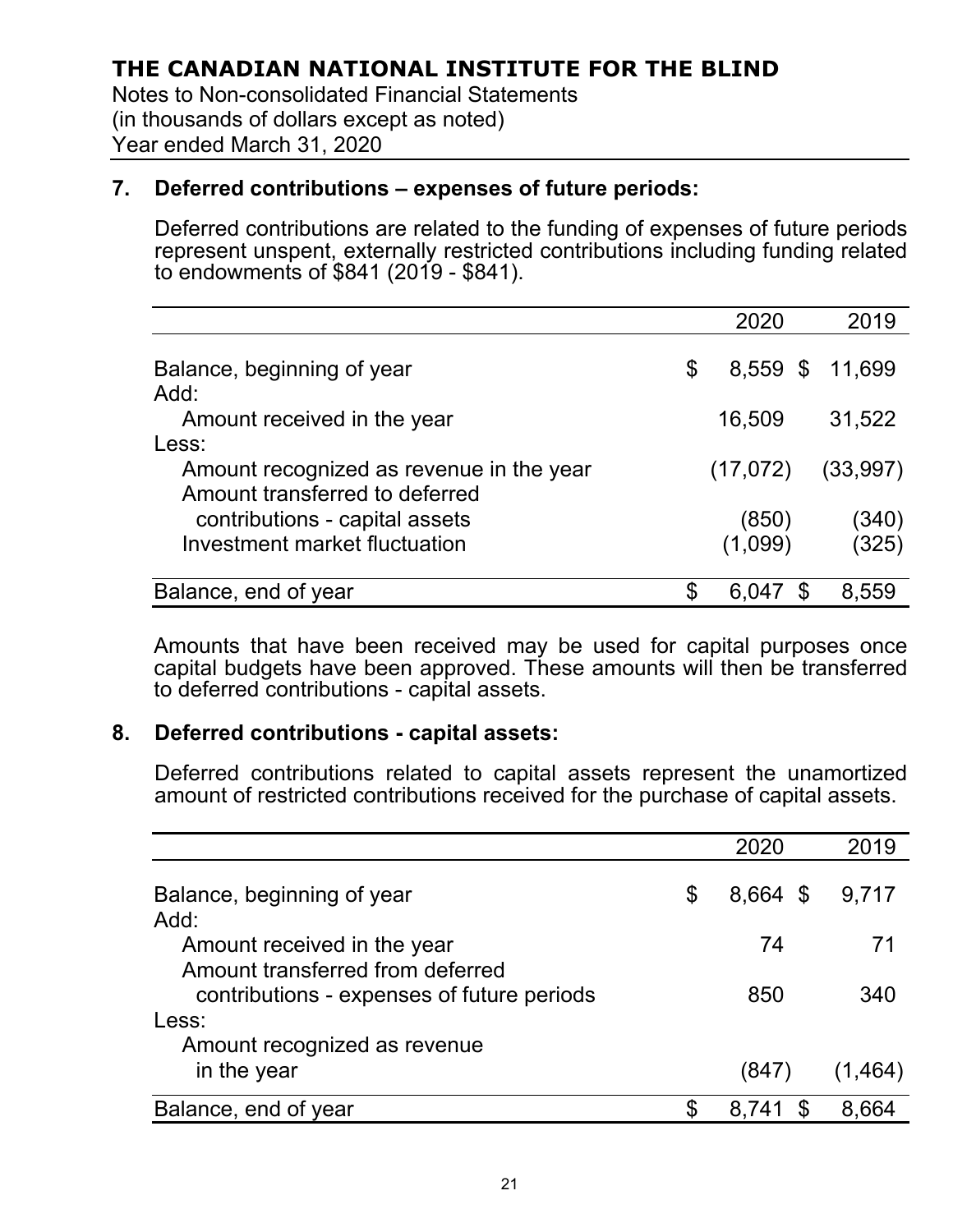#### **9. Endowments:**

CNIB has received a number of externally restricted contributions established as endowments where the principal amounts are preserved and only net investment returns are available to be used for the intended purposes.

#### **10. Invested in capital assets:**

(a) CNIB has an investment in capital assets, which is calculated as follows:

|                                                                            | 2020                | 2019             |
|----------------------------------------------------------------------------|---------------------|------------------|
| Capital assets:<br>Amounts financed by:                                    | $$27,489$ \$ 25,507 |                  |
| Deferred capital contributions<br>Accounts payable and accrued liabilities | (8,741)<br>(324)    | (8,664)<br>(498) |
|                                                                            | 18.424 \$           | - 16.345         |

(b) The change in this balance is calculated as follows:

|                                                |      | 2020        | 2019     |
|------------------------------------------------|------|-------------|----------|
| Deficiency of revenue over expenditures:       |      |             |          |
| Amortization of deferred capital contributions | - \$ | 847 \$      | 1,464    |
| Amortization of capital assets                 |      | (2,223)     | (2, 115) |
|                                                |      | (1, 376)    | (651)    |
| Net change in invested in capital assets:      |      |             |          |
| Purchase of capital assets                     |      | 4,213       | 5,242    |
| Net book value of capital assets disposed      |      | (8)         | (1,870)  |
| Amounts funded by:                             |      |             |          |
| Deferred capital contributions                 |      | (74)        | (71)     |
| Amount transferred from deferred               |      |             |          |
| contributions – expenses of future periods     |      | (850)       | (340)    |
| Accounts payable and accrued liabilities       |      | 174         | (223)    |
|                                                |      | 3,455       | 2,738    |
|                                                | \$   | \$<br>2,079 | 2,087    |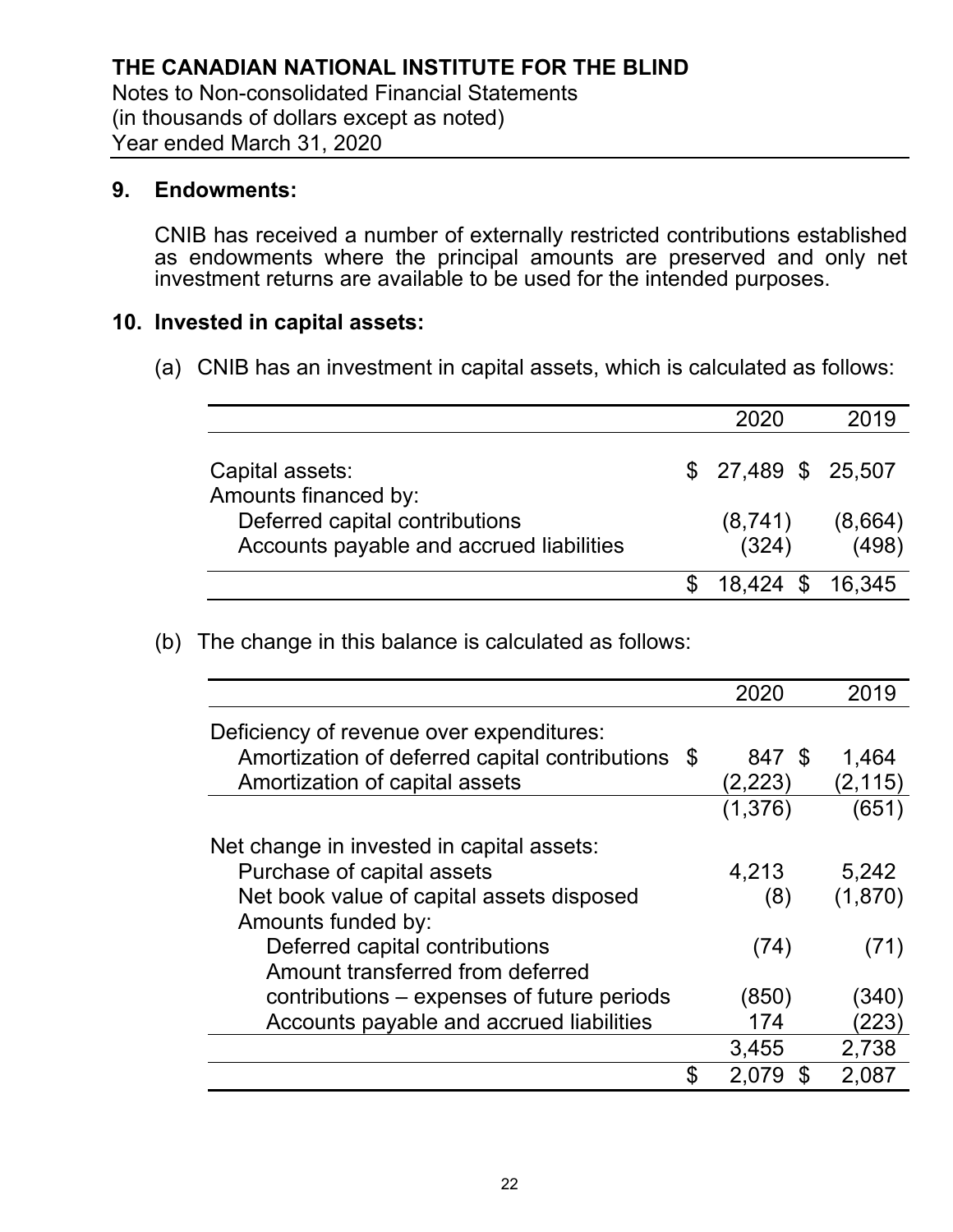#### **11. Internally restricted fund:**

The following schedule summarizes the activity within the internally restricted fund:

|                                                                                                                                      | 2020               | 2019           |
|--------------------------------------------------------------------------------------------------------------------------------------|--------------------|----------------|
| Balances, beginning of year                                                                                                          | 44,850 \$<br>\$    | 44,275         |
| Revenue:                                                                                                                             |                    |                |
| Support from the public                                                                                                              | 8,890              | 8,459          |
| Investment                                                                                                                           | (3,254)            | 703            |
|                                                                                                                                      | 5,636              | 9,162          |
| <b>Expenses</b>                                                                                                                      | 15                 | 18             |
| Excess of revenue over expenses                                                                                                      | 5,621              | 9,144          |
| Transfers:<br>Interfund transfer to unrestricted<br>operating fund<br>Internal restriction - property sale<br>proceeds and purchases | (10,000)           | (9,348)<br>779 |
|                                                                                                                                      | (10,000)           | (8,569)        |
| Balances, end of year                                                                                                                | \$<br>40,471<br>\$ | 44,850         |

The Board of Directors has designated certain fund balances as an internally restricted fund to provide financial stability and to manage earnings volatility inherent in certain uncontrollable revenue sources.

Certain funds, as described in note 1(a), are added to the internally restricted fund each year. The Board of Directors will determine, on an annual basis, the amount to be transferred to the unrestricted operating fund.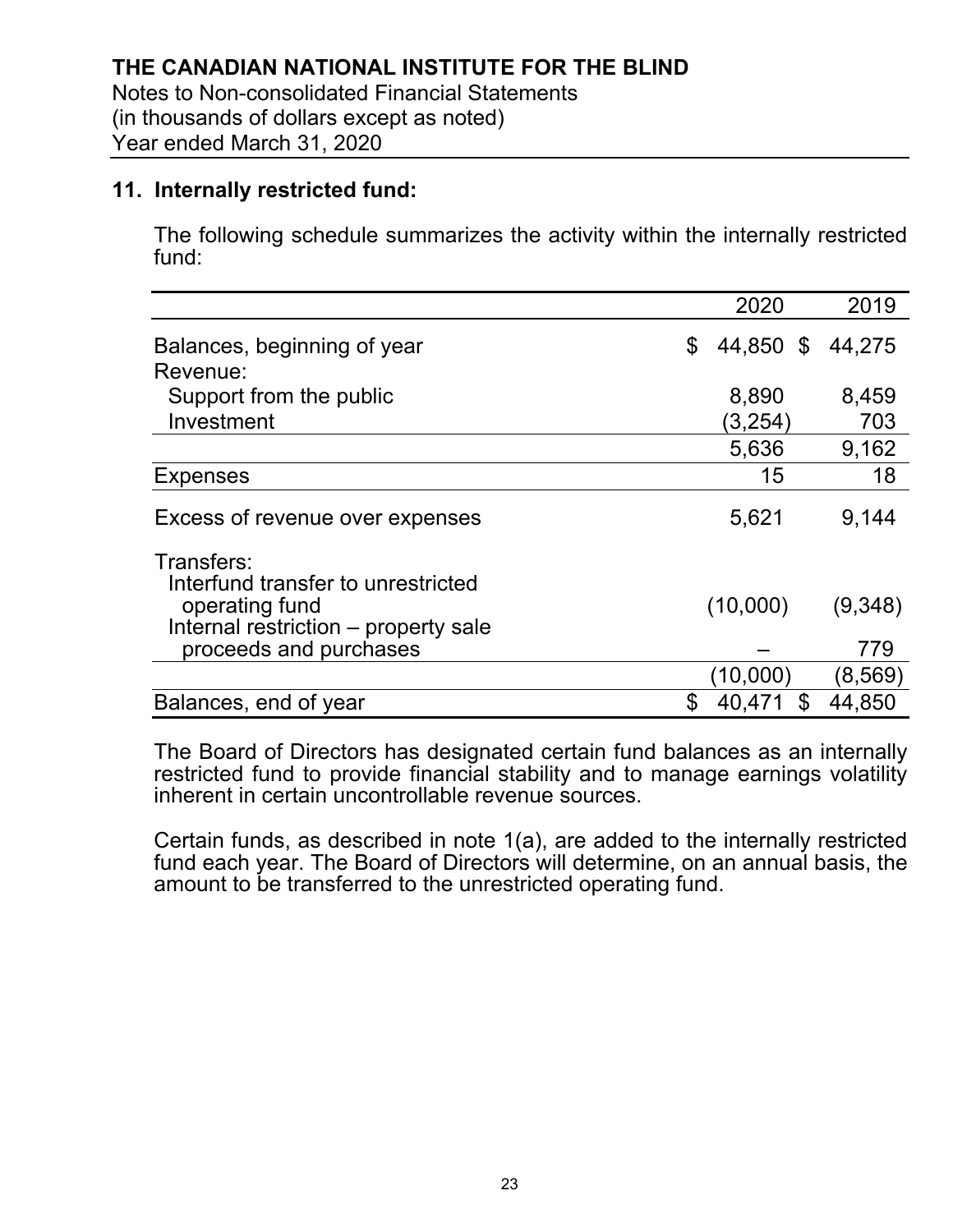#### **12. Endowment trust funds:**

The Vancouver Foundation is a not-for-profit organization that receives and invests funds, and from these funds provides investment income to other notfor-profit organizations under the terms of the agreements with them or their donors. CNIB receives annual earnings from an endowment held for its benefit by the Vancouver Foundation. The capital of the fund is not available to CNIB and as such is not recorded in the financial statements.

During the year, CNIB received \$103 (2019 - \$99) of interest income from the Vancouver Foundation CNIB, B.C. - Yukon Division, Endowment Fund which had a market value as at March 31, 2020 of \$2,449 (2019 - \$2,692).

#### **13. Commitments and contingencies:**

(a) Lease obligations:

CNIB has commitments with respect to operating leases for premises, vehicles and equipment. The minimum annual commitment under these leases is approximately as follows:

| 2021              | \$<br>5,037 |
|-------------------|-------------|
| 2022              | 3,527       |
| 2023              | 2,895       |
| 2024              | 2,260       |
| 2025              | 1,907       |
| <b>Thereafter</b> | 4,898       |
|                   | 20,524      |

#### (b) Letters of credit:

CNIB has various standby letters of credit with a financial institution totaling \$249 (2019 - \$249) for operations.

CNIB has a standby letter of credit with a financial institution totaling \$376 (2019 - \$376) to fund special contributions for its deferred benefit pension plan.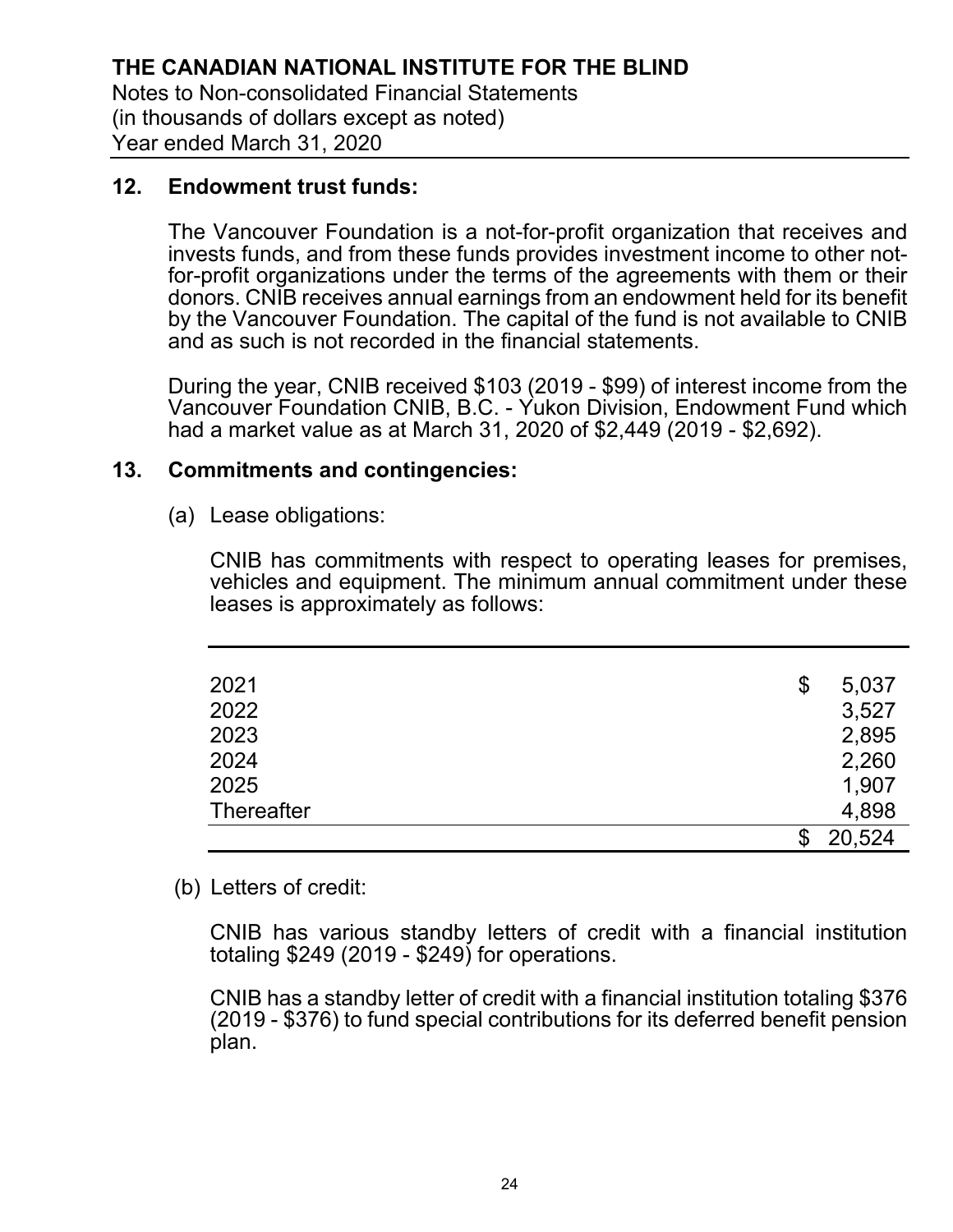#### **13. Commitments and contingencies (continued):**

(c) Legal matters:

From time to time, CNIB is subject to legal actions arising in the ordinary course of operations. While it is not feasible to predict the outcome of these actions, it is the opinion of management that the resolution of these matters will not materially affect CNIB's financial position.

#### **14. Alberta reporting requirements:**

The Alberta Charitable Fund-raising Act requires charitable organizations to disclose the remuneration paid to their Alberta employees whose principal duties involve fundraising. CNIB paid \$236 (2019 - \$86) to its Alberta fundraising employees which is included in the fund development costs.

#### **15. Allocation of expenses:**

General support expenses have been allocated as follows:

|                                                                                                   | 2020                     | 2019               |
|---------------------------------------------------------------------------------------------------|--------------------------|--------------------|
| Community-based programs and services<br>Fund development<br>Retail lottery and gaming operations | $1,287$ \$<br>652<br>544 | 1.499<br>965<br>75 |
|                                                                                                   | $2.483$ \$               | 2.539              |

Fund development expenses are not allocated.

#### **16. Change in non-cash working capital:**

Change in non-cash working capital has been calculated as follows:

|                                                                                                                                                | 2020                                | 2019                               |
|------------------------------------------------------------------------------------------------------------------------------------------------|-------------------------------------|------------------------------------|
| Accounts receivable and prepaid expenses<br>Inventory and supplies<br>Accounts payable and accrued liabilities<br>Due to related organizations | \$<br>(20) \$<br>31<br>731<br>(355) | (1, 414)<br>(34)<br>(2,049)<br>886 |
|                                                                                                                                                | 387                                 | (2.611)                            |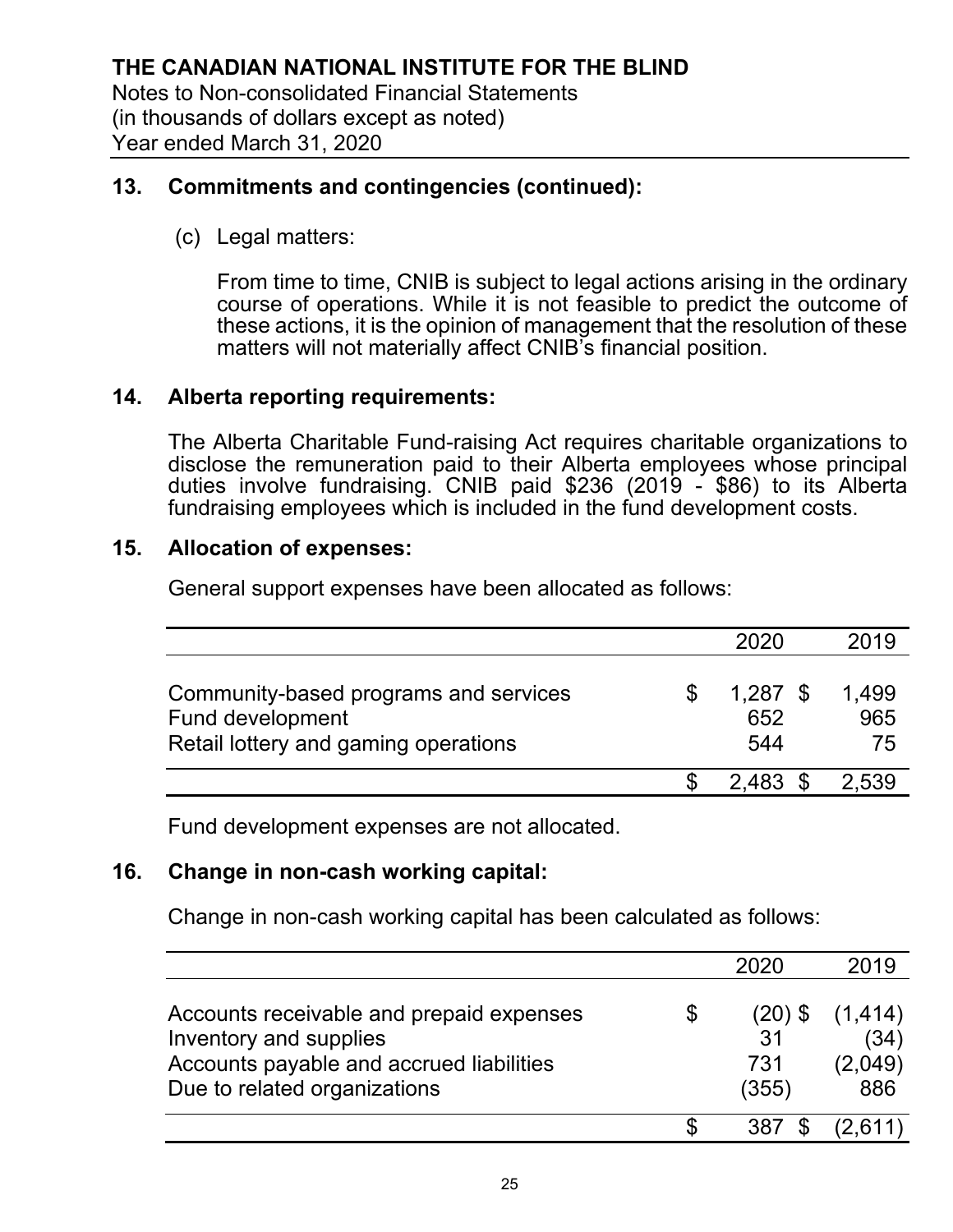#### **17. Financial risks:**

(a) Interest rate risk:

CNIB is exposed to interest rate risk on its fixed rate financial instruments. Further details about the fixed rate investments are included in note 3 and CNIB has formal policies and procedures that establish target asset mix, minimum credit ratings and varying terms of the securities held. CNIB's bank indebtedness has a variable interest rate based on bank prime plus a margin. As a result, CNIB is exposed to interest rate risk due to fluctuations in the bank prime rate.

(b) Market risk:

Market risk arises as a result of trading in equity securities and fixed income securities. Fluctuations in the market expose CNIB to a risk of loss. CNIB mitigates this risk through controls to monitor concentration levels.

(c) Currency risk:

CNIB is exposed to currency risk arising from gains and losses due to fluctuations in foreign currency exchange rates on CNIB's non-Canadian securities. Foreign currency risk is managed through construction of a diversified portfolio of instruments in various currencies.

(d) Credit risk:

CNIB is exposed to credit-related losses in the event of non-performance by counterparties to the financial instruments. Credit exposure is minimized by dealing only with creditworthy counterparties.

(e) Liquidity risk:

Liquidity risk is the risk that CNIB will be unable to fulfill its obligations on a timely basis or at a reasonable cost. CNIB manages its liquidity risk by monitoring its operating requirements. CNIB prepares budget and cash forecasts to ensure it has sufficient funds to fulfill its obligations.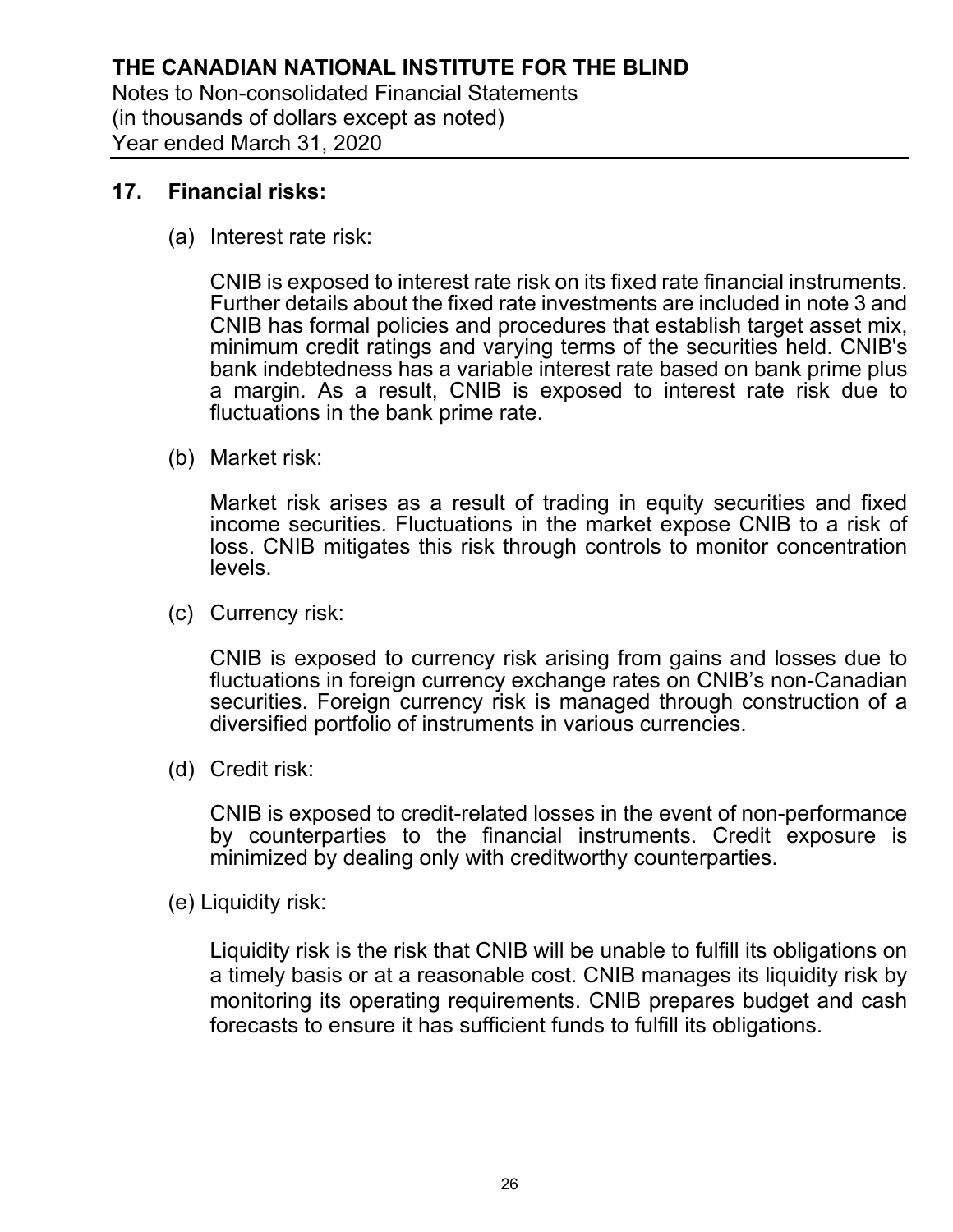#### **18**. **Controlled and related not-for-profit entities:**

VLRC and DBCS operate with an independent Board of Directors. CNIB monitors activities of the entities as the sole member and remains contingently liable for certain obligations of VLRC and DBCS. These entities deliver certain government funded programs as an agent of CNIB and directly for the programs for which they receive government funding.

Under corporate services agreements with VLRC and DBCS effective April 1, 2018, CNIB agrees to perform financial management and administrative functions on behalf of the entities. The agreement is for a five-year term but may be terminated by either party providing 90 days or more notice to the other organization. The administration costs are estimates based on actual costs of finance, information technology, human resources and other costs required to operate the entity in a cost-efficient manner.

All intercompany transactions are measured at the exchange amount of consideration established and agreed to by the related organizations, and are within the normal course of operations. The amounts due to VLRC and DBCS have no specified terms of repayment.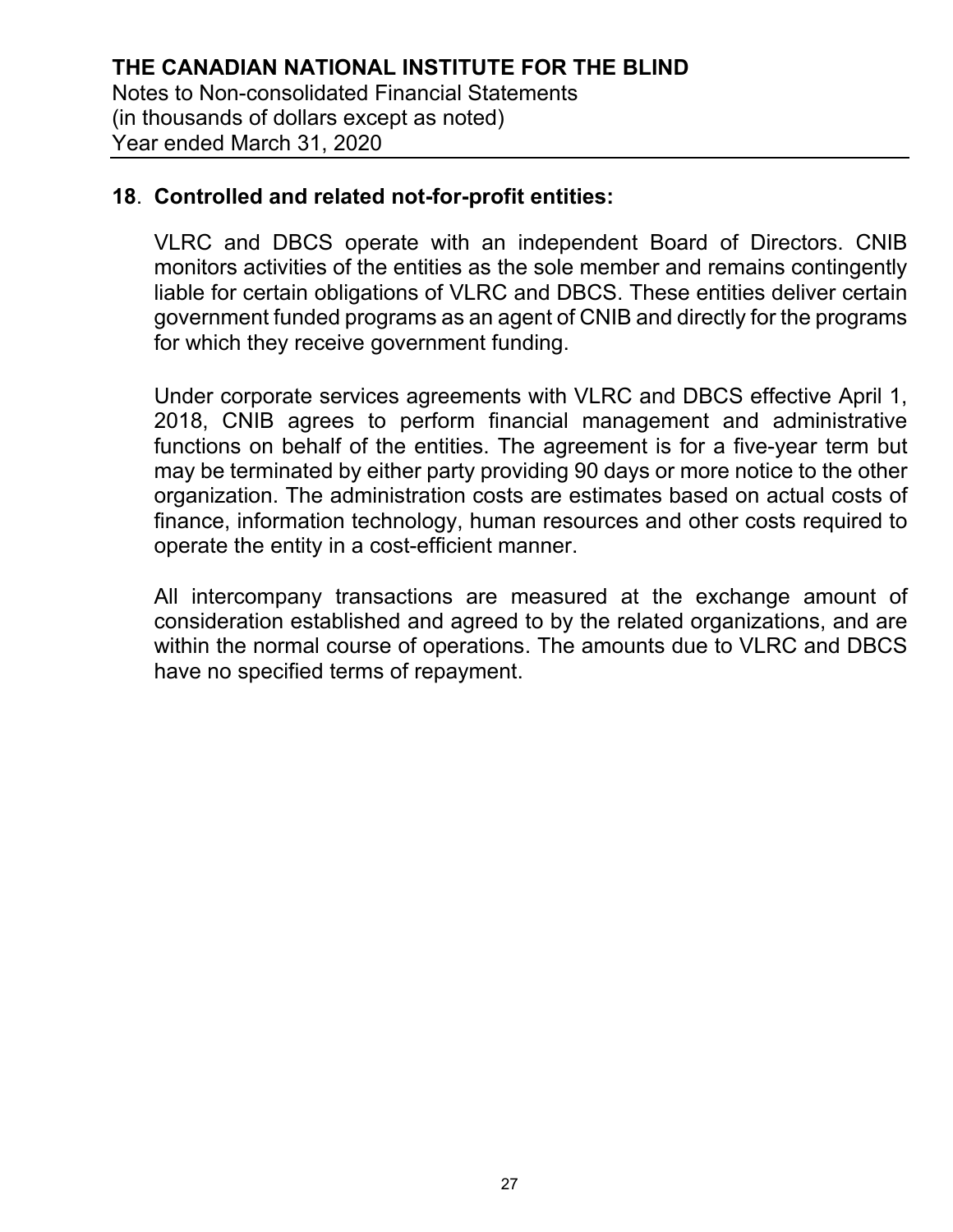These non-consolidated financial statements of CNIB include the following amounts with respect to the controlled and related not-for-profit entities:

| Rehabilitation and deafblind services | 2020        | 2019   |
|---------------------------------------|-------------|--------|
|                                       |             |        |
| Revenue received by CNIB:             |             |        |
| Government support<br>\$              | $13,022$ \$ | 30,323 |
| Rent                                  | 2,156       | 3,168  |
| Fee for service                       | 4,458       | 4,358  |
|                                       | 19,636      | 37,849 |
|                                       |             |        |
| Expenses paid by CNIB:                |             |        |
| <b>Professional fees</b>              | 15,436      | 31,500 |
| Occupancy                             | 2,156       | 2,629  |
| <b>Support services</b>               | 4,458       | 4,358  |
|                                       | 22,050      | 38,487 |
| \$                                    | (2,414) \$  | (638)  |

#### (a) VLRC:

VLRC was incorporated on May 10, 2017 under the Canada Not-for-profit Corporations Act by the issuance of a Certificate of Incorporation by the federal government through Corporations Canada. VLRC is a health services organization that provides training that enables people who are blind or partially sighted to develop or restore key daily living skills, helping to enhance their independence, safety and mobility. VLRC's certified specialists work closely with ophthalmologists, optometrists and other health care professionals, providing essential care on a referral basis in homes and communities across Canada. VLRC is a registered charity under the Income Tax Act and, accordingly, is exempt from income taxes, provided certain requirements of the Income Tax Act are met.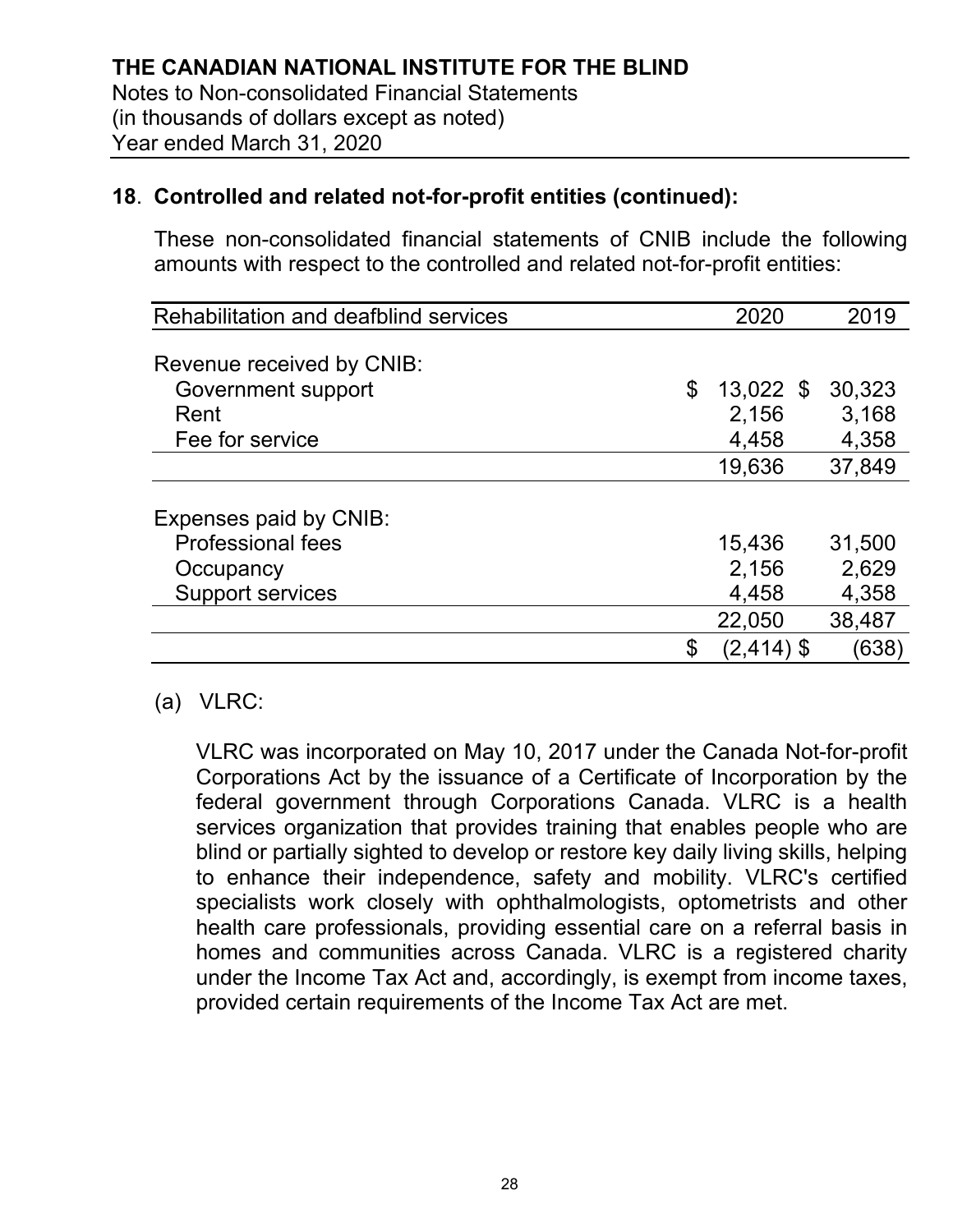## (a) VLRC (continued):

The following is a summary of the financial statements of VLRC:

|                                 | 2020             |      | 2019   |
|---------------------------------|------------------|------|--------|
| Statement of financial position |                  |      |        |
| <b>Assets</b>                   | \$<br>$2,671$ \$ |      | 992    |
| Liabilities                     | 2,609            | - \$ | 868    |
| <b>Net Assets</b>               | 62 \$            |      | 124    |
| <b>Statement of operations</b>  |                  |      |        |
| Revenue                         | \$<br>28,257 \$  |      | 26,778 |
| <b>Expenses</b>                 | 28,099 \$        |      | 26,768 |
| <b>Surplus</b>                  | 158 \$           |      | 10     |
| Cash flows                      |                  |      |        |
| Cash from operations            | \$<br>1,680      | - \$ | 62     |
| Net cash position               | \$<br>$1,742$ \$ |      | 62     |

CNIB charged administrative services to VLRC amounting to \$2,111 (2019 - \$1,964), in accordance with the corporate services agreement.

CNIB charged occupancy costs to VLRC amounting to \$1,966 (2019 - \$3,002), in accordance with the corporate services agreement.

VLRC provided rehabilitation services on behalf of CNIB in accordance with the terms and conditions of contracts with provincial governments. In fiscal 2020, CNIB paid a total of \$6.7 million (2019 - \$24.1 million) to VLRC with respect to these contracts.

At the end of the fiscal year, CNIB owed \$434 (2019 - \$742) to VLRC.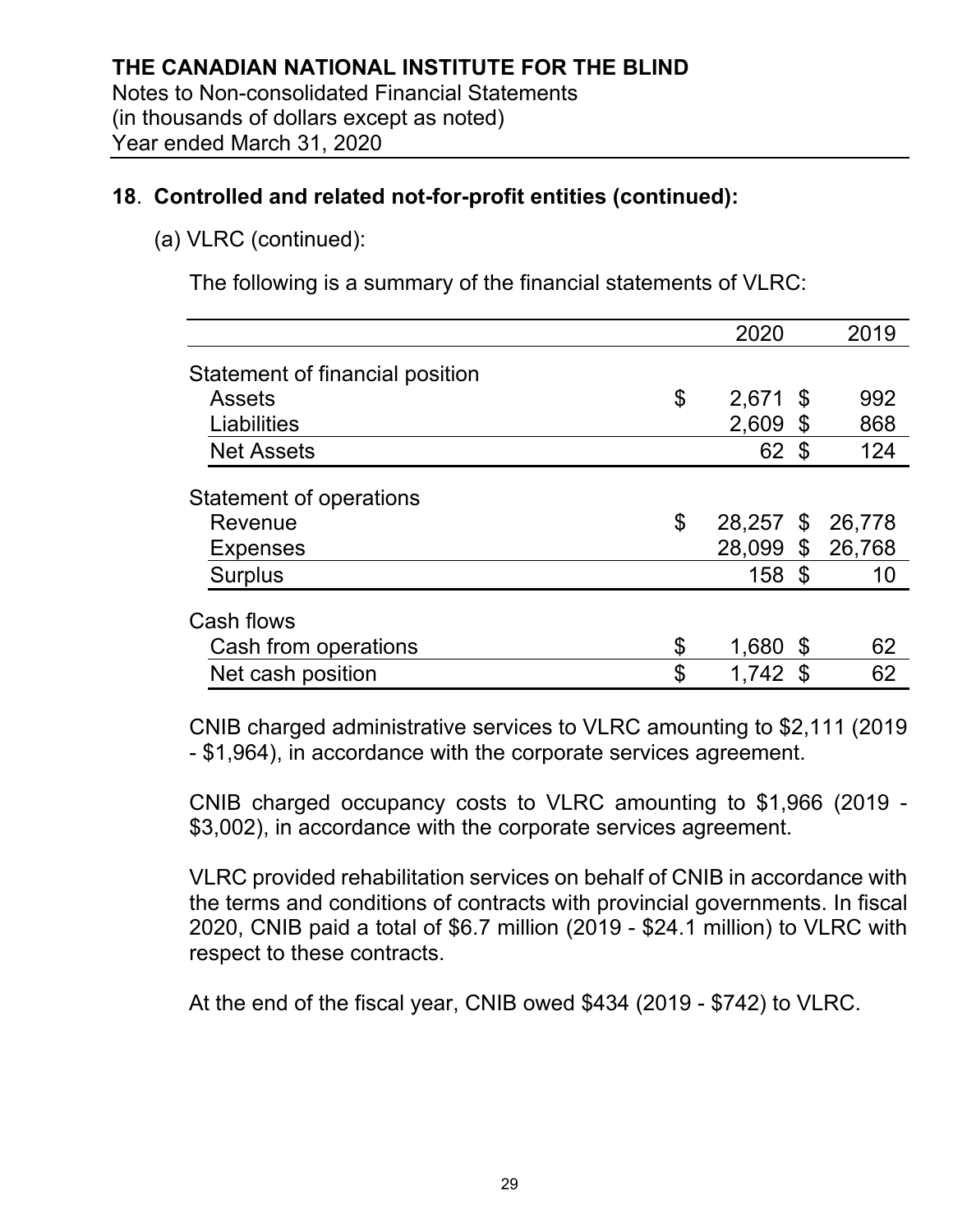(b) DBCS:

DBCS was incorporated on July 27, 2017 under the Canadian Not-for-profit Corporations Act. DBCS is one of the leading providers of specialized support and emergency services for people who are deafblind, focused primarily in Ontario. DBCS is committed to promoting health by providing intervener services to enable deafblind persons to live as independently as possible; to operate educational programs in literacy, life skills and technology training for deafblind persons; and to provide support services, communication, assistance, and referral to other community services to deafblind persons as well as their caregivers and family members. DBCS is a registered charity under the Income Tax Act and, accordingly, is exempt from income taxes, provided certain requirements of the Income Tax Act are met.

|                                 | 2020        | 2019        |
|---------------------------------|-------------|-------------|
| Statement of financial position |             |             |
| <b>Assets</b>                   | \$<br>235   | \$<br>228   |
| Liabilities                     | \$<br>273   | \$<br>215   |
| <b>Net Assets</b>               | \$<br>(38)  | \$<br>13    |
| <b>Statement of operations</b>  |             |             |
| Revenue                         | \$<br>6,858 | \$<br>6,199 |
| <b>Expenses</b>                 | \$<br>6,858 | \$<br>6,199 |
| <b>Surplus</b>                  | \$          | \$          |
| Cash flows                      |             |             |
| Cash from operations            | \$<br>13)   | \$<br>31    |
| Net cash position               | \$<br>18    | \$<br>31    |

The following is a summary of the financial statements of DBCS:

CNIB charged administrative services to DBCS amounting to \$466 (2019 - \$462), in accordance with the corporate services agreement.